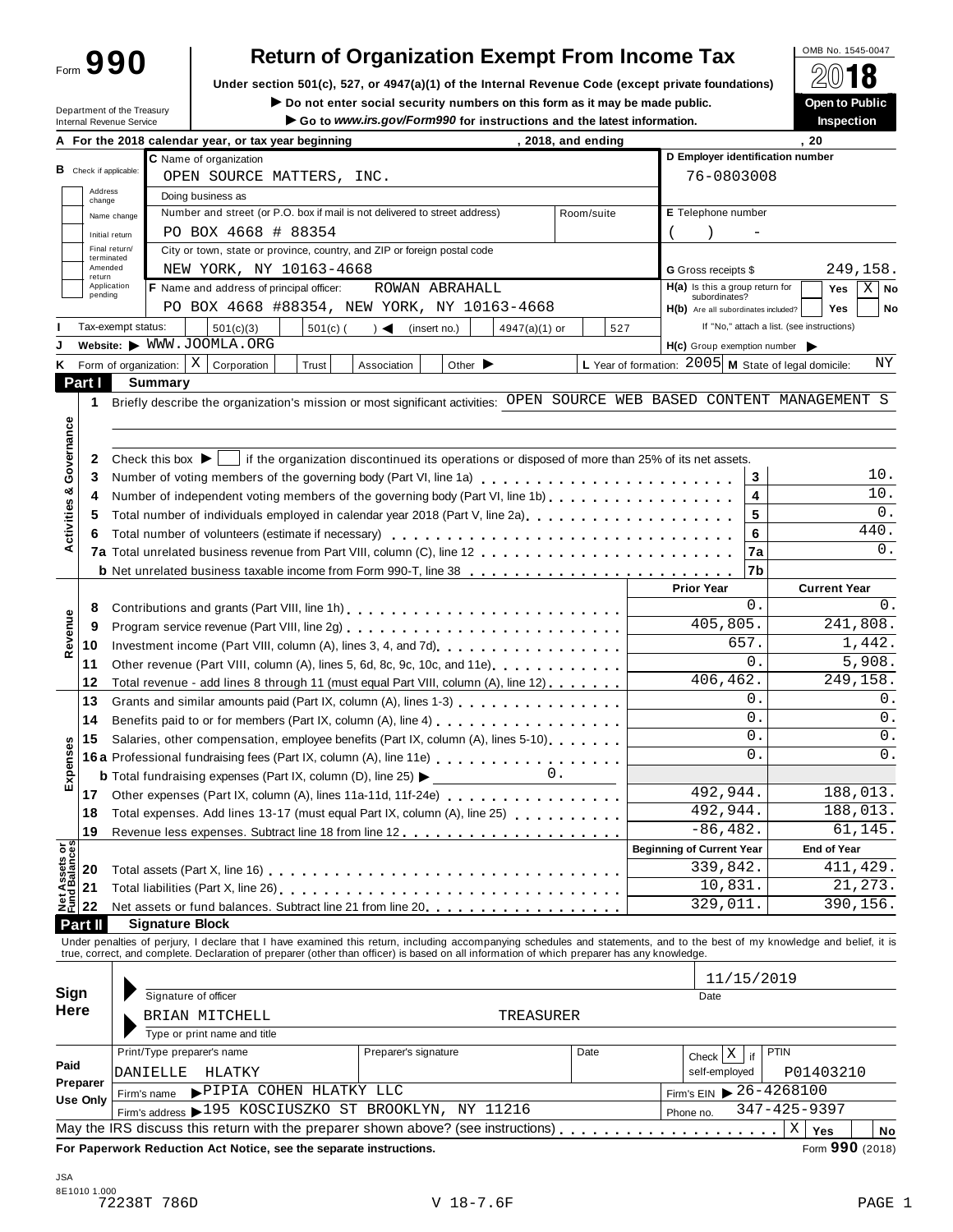|            | Form 990 (2018) |                                                                                                                                                                                                                                                                                                                                                   |                                             |                      | Page 2                             |
|------------|-----------------|---------------------------------------------------------------------------------------------------------------------------------------------------------------------------------------------------------------------------------------------------------------------------------------------------------------------------------------------------|---------------------------------------------|----------------------|------------------------------------|
|            | Part III        | <b>Statement of Program Service Accomplishments</b>                                                                                                                                                                                                                                                                                               |                                             |                      |                                    |
|            |                 | 1 Briefly describe the organization's mission:                                                                                                                                                                                                                                                                                                    |                                             |                      |                                    |
|            |                 | ATTACHMENT 1                                                                                                                                                                                                                                                                                                                                      |                                             |                      |                                    |
|            |                 |                                                                                                                                                                                                                                                                                                                                                   |                                             |                      |                                    |
|            |                 |                                                                                                                                                                                                                                                                                                                                                   |                                             |                      |                                    |
| 2          |                 | Did the organization undertake any significant program services during the year which were not listed on the                                                                                                                                                                                                                                      |                                             |                      |                                    |
|            |                 | If "Yes," describe these new services on Schedule O.                                                                                                                                                                                                                                                                                              |                                             |                      | $ X $ No<br>Yes                    |
| 3          |                 | Did the organization cease conducting, or make significant changes in how it conducts, any program                                                                                                                                                                                                                                                |                                             |                      | $\lceil x \rceil$ No<br><b>Yes</b> |
|            |                 | If "Yes," describe these changes on Schedule O.                                                                                                                                                                                                                                                                                                   |                                             |                      |                                    |
|            |                 | 4 Describe the organization's program service accomplishments for each of its three largest program services, as measured by<br>expenses. Section $501(c)(3)$ and $501(c)(4)$ organizations are required to report the amount of grants and allocations to others,<br>the total expenses, and revenue, if any, for each program service reported. |                                             |                      |                                    |
|            | 4a (Code:       |                                                                                                                                                                                                                                                                                                                                                   | (Expenses \$151,716. including grants of \$ | (Revenue \$195,069.) |                                    |
|            |                 | ACCESS TO AND TRAINING IN OPEN SOURCE WEB BASED CONTENT MANAGEMENT                                                                                                                                                                                                                                                                                |                                             |                      |                                    |
|            |                 | SYSTEM WHICH IS FREE AND AVAILABLE TO ANYONE                                                                                                                                                                                                                                                                                                      |                                             |                      |                                    |
|            |                 |                                                                                                                                                                                                                                                                                                                                                   |                                             |                      |                                    |
|            |                 |                                                                                                                                                                                                                                                                                                                                                   |                                             |                      |                                    |
|            |                 |                                                                                                                                                                                                                                                                                                                                                   |                                             |                      |                                    |
|            |                 |                                                                                                                                                                                                                                                                                                                                                   |                                             |                      |                                    |
|            |                 |                                                                                                                                                                                                                                                                                                                                                   |                                             |                      |                                    |
|            |                 |                                                                                                                                                                                                                                                                                                                                                   |                                             |                      |                                    |
|            |                 |                                                                                                                                                                                                                                                                                                                                                   |                                             |                      |                                    |
|            |                 |                                                                                                                                                                                                                                                                                                                                                   |                                             |                      |                                    |
|            |                 | 4b (Code: ) (Expenses \$                                                                                                                                                                                                                                                                                                                          | including grants of \$ (Revenue \$          |                      |                                    |
|            |                 |                                                                                                                                                                                                                                                                                                                                                   |                                             |                      |                                    |
|            |                 |                                                                                                                                                                                                                                                                                                                                                   |                                             |                      |                                    |
|            |                 |                                                                                                                                                                                                                                                                                                                                                   |                                             |                      |                                    |
|            |                 |                                                                                                                                                                                                                                                                                                                                                   |                                             |                      |                                    |
|            |                 |                                                                                                                                                                                                                                                                                                                                                   |                                             |                      |                                    |
|            |                 |                                                                                                                                                                                                                                                                                                                                                   |                                             |                      |                                    |
|            |                 |                                                                                                                                                                                                                                                                                                                                                   |                                             |                      |                                    |
|            |                 |                                                                                                                                                                                                                                                                                                                                                   |                                             |                      |                                    |
|            |                 |                                                                                                                                                                                                                                                                                                                                                   |                                             |                      |                                    |
|            |                 |                                                                                                                                                                                                                                                                                                                                                   |                                             |                      |                                    |
|            |                 | 4c (Code: ) (Expenses \$ including grants of \$ ) (Revenue \$                                                                                                                                                                                                                                                                                     |                                             |                      |                                    |
|            |                 |                                                                                                                                                                                                                                                                                                                                                   |                                             |                      |                                    |
|            |                 |                                                                                                                                                                                                                                                                                                                                                   |                                             |                      |                                    |
|            |                 |                                                                                                                                                                                                                                                                                                                                                   |                                             |                      |                                    |
|            |                 |                                                                                                                                                                                                                                                                                                                                                   |                                             |                      |                                    |
|            |                 |                                                                                                                                                                                                                                                                                                                                                   |                                             |                      |                                    |
|            |                 |                                                                                                                                                                                                                                                                                                                                                   |                                             |                      |                                    |
|            |                 |                                                                                                                                                                                                                                                                                                                                                   |                                             |                      |                                    |
|            |                 |                                                                                                                                                                                                                                                                                                                                                   |                                             |                      |                                    |
|            |                 |                                                                                                                                                                                                                                                                                                                                                   |                                             |                      |                                    |
|            |                 |                                                                                                                                                                                                                                                                                                                                                   |                                             |                      |                                    |
|            |                 |                                                                                                                                                                                                                                                                                                                                                   |                                             |                      |                                    |
|            |                 | 4d Other program services (Describe in Schedule O.)                                                                                                                                                                                                                                                                                               |                                             |                      |                                    |
|            | (Expenses \$    | including grants of \$                                                                                                                                                                                                                                                                                                                            | ) (Revenue \$<br>151, 716.                  |                      |                                    |
| <b>JSA</b> |                 | 4e Total program service expenses >                                                                                                                                                                                                                                                                                                               |                                             |                      | Form 990 (2018)                    |
|            | 8E1020 1.000    | 72238T 786D                                                                                                                                                                                                                                                                                                                                       | $V$ 18-7.6F                                 |                      | PAGE 2                             |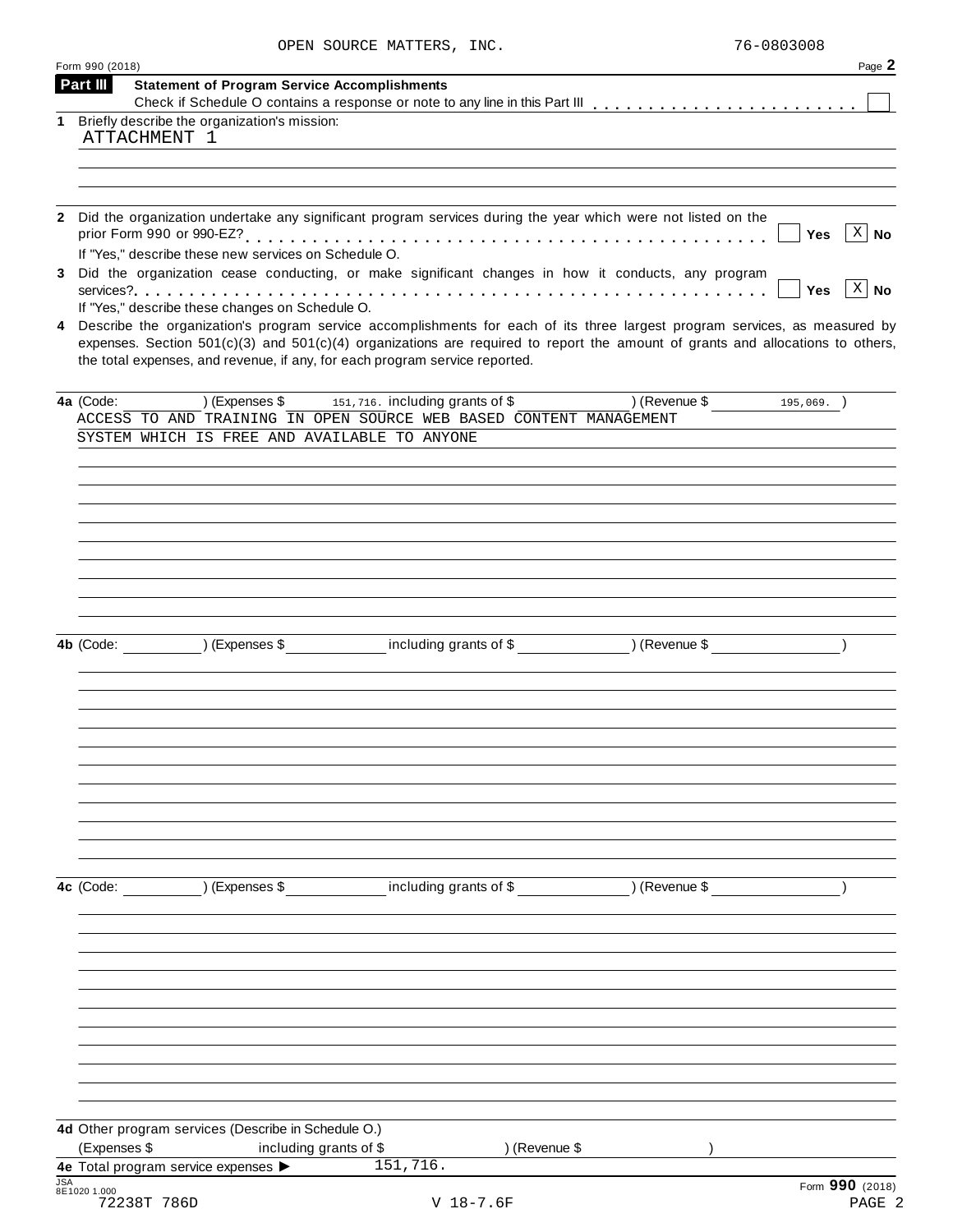OPEN SOURCE MATTERS, INC. 76-0803008

|              | Part IV<br><b>Checklist of Required Schedules</b>                                                                                                                                                                                    |                 |     |        |
|--------------|--------------------------------------------------------------------------------------------------------------------------------------------------------------------------------------------------------------------------------------|-----------------|-----|--------|
|              |                                                                                                                                                                                                                                      |                 | Yes | No     |
| 1            | Is the organization described in section $501(c)(3)$ or $4947(a)(1)$ (other than a private foundation)? If "Yes,"                                                                                                                    |                 |     |        |
|              |                                                                                                                                                                                                                                      | 1               |     | Χ      |
| $\mathbf{2}$ | Is the organization required to complete Schedule B, Schedule of Contributors (see instructions)?                                                                                                                                    | $\mathbf{2}$    |     | X      |
| 3            | Did the organization engage in direct or indirect political campaign activities on behalf of or in opposition to                                                                                                                     |                 |     |        |
|              | candidates for public office? If "Yes," complete Schedule C, Part I.                                                                                                                                                                 | 3               |     | Χ      |
| 4            | Section 501(c)(3) organizations. Did the organization engage in lobbying activities, or have a section 501(h)                                                                                                                        |                 |     |        |
|              |                                                                                                                                                                                                                                      | 4               |     |        |
| 5            | Is the organization a section $501(c)(4)$ , $501(c)(5)$ , or $501(c)(6)$ organization that receives membership dues,                                                                                                                 |                 |     |        |
|              | assessments, or similar amounts as defined in Revenue Procedure 98-19? If "Yes," complete Schedule C, Part III                                                                                                                       | 5               |     |        |
| 6            | Did the organization maintain any donor advised funds or any similar funds or accounts for which donors                                                                                                                              |                 |     |        |
|              | have the right to provide advice on the distribution or investment of amounts in such funds or accounts? If                                                                                                                          |                 |     | X      |
|              |                                                                                                                                                                                                                                      | 6               |     |        |
| 7            | Did the organization receive or hold a conservation easement, including easements to preserve open space,                                                                                                                            |                 |     | Χ      |
|              | the environment, historic land areas, or historic structures? If "Yes," complete Schedule D, Part II.                                                                                                                                | $\overline{7}$  |     |        |
| 8            | Did the organization maintain collections of works of art, historical treasures, or other similar assets? If "Yes,"                                                                                                                  |                 |     | Χ      |
|              |                                                                                                                                                                                                                                      | 8               |     |        |
| 9            | Did the organization report an amount in Part X, line 21, for escrow or custodial account liability, serve as a<br>custodian for amounts not listed in Part X; or provide credit counseling, debt management, credit repair, or      |                 |     |        |
|              |                                                                                                                                                                                                                                      | 9               |     | X      |
| 10           | Did the organization, directly or through a related organization, hold assets in temporarily restricted                                                                                                                              |                 |     |        |
|              | endowments, permanent endowments, or quasi-endowments? If "Yes," complete Schedule D, Part V.                                                                                                                                        | 10              |     | Χ      |
| 11           | If the organization's answer to any of the following questions is "Yes," then complete Schedule D, Parts VI,                                                                                                                         |                 |     |        |
|              | VII, VIII, IX, or X as applicable.                                                                                                                                                                                                   |                 |     |        |
|              | a Did the organization report an amount for land, buildings, and equipment in Part X, line 10? If "Yes,"                                                                                                                             |                 |     |        |
|              |                                                                                                                                                                                                                                      | 11a             | Χ   |        |
|              | <b>b</b> Did the organization report an amount for investments-other securities in Part X, line 12 that is 5% or more                                                                                                                |                 |     |        |
|              |                                                                                                                                                                                                                                      | 11 <sub>b</sub> |     | Χ      |
|              | c Did the organization report an amount for investments-program related in Part X, line 13 that is 5% or more                                                                                                                        |                 |     |        |
|              |                                                                                                                                                                                                                                      | 11c             |     | Χ      |
|              | d Did the organization report an amount for other assets in Part X, line 15 that is 5% or more of its total assets                                                                                                                   |                 |     |        |
|              | reported in Part X, line 16? If "Yes," complete Schedule D, Part IX.                                                                                                                                                                 | 11d             |     | Χ      |
|              | e Did the organization report an amount for other liabilities in Part X, line 25? If "Yes," complete Schedule D, Part X                                                                                                              | 11e             |     | X      |
| f            | Did the organization's separate or consolidated financial statements for the tax year include a footnote that addresses                                                                                                              |                 |     |        |
|              | the organization's liability for uncertain tax positions under FIN 48 (ASC 740)? If "Yes," complete Schedule D, Part X                                                                                                               | 11f             |     | Χ      |
|              | 12a Did the organization obtain separate, independent audited financial statements for the tax year? If "Yes," complete                                                                                                              |                 |     |        |
|              |                                                                                                                                                                                                                                      | 12a             |     | Χ      |
|              | <b>b</b> Was the organization included in consolidated, independent audited financial statements for the tax year? If                                                                                                                |                 |     |        |
|              | "Yes," and if the organization answered "No" to line 12a, then completing Schedule D, Parts XI and XII is optional 1                                                                                                                 | 12 <sub>b</sub> |     | Χ      |
| 13           | Is the organization a school described in section $170(b)(1)(A)(ii)?$ If "Yes," complete Schedule E.                                                                                                                                 | 13              |     | Χ      |
|              | 14a Did the organization maintain an office, employees, or agents outside of the United States?                                                                                                                                      | 14a             |     | Χ      |
|              | <b>b</b> Did the organization have aggregate revenues or expenses of more than \$10,000 from grantmaking,                                                                                                                            |                 |     |        |
|              | fundraising, business, investment, and program service activities outside the United States, or aggregate                                                                                                                            |                 |     |        |
|              | foreign investments valued at \$100,000 or more? If "Yes," complete Schedule F, Parts I and IV                                                                                                                                       | 14b             |     | Χ      |
| 15           | Did the organization report on Part IX, column (A), line 3, more than \$5,000 of grants or other assistance to or                                                                                                                    |                 |     |        |
|              |                                                                                                                                                                                                                                      | 15              |     | Χ      |
| 16           | Did the organization report on Part IX, column (A), line 3, more than \$5,000 of aggregate grants or other                                                                                                                           |                 |     |        |
|              | assistance to or for foreign individuals? If "Yes," complete Schedule F, Parts III and IV                                                                                                                                            | 16              |     | Χ      |
| 17           | Did the organization report a total of more than \$15,000 of expenses for professional fundraising services on                                                                                                                       |                 |     |        |
|              | Part IX, column (A), lines 6 and 11e? If "Yes," complete Schedule G, Part I (see instructions)                                                                                                                                       | 17              |     | Χ      |
| 18           | Did the organization report more than \$15,000 total of fundraising event gross income and contributions on                                                                                                                          |                 |     |        |
|              |                                                                                                                                                                                                                                      | 18              |     | Χ      |
|              |                                                                                                                                                                                                                                      |                 |     |        |
|              |                                                                                                                                                                                                                                      |                 |     |        |
|              | Did the organization report more than \$15,000 of gross income from gaming activities on Part VIII, line 9a?                                                                                                                         |                 |     |        |
|              |                                                                                                                                                                                                                                      | 19              |     |        |
| 19           | 20a Did the organization operate one or more hospital facilities? If "Yes," complete Schedule H                                                                                                                                      | 20a             |     | Χ<br>X |
| 21           | <b>b</b> If "Yes" to line 20a, did the organization attach a copy of its audited financial statements to this return?<br>Did the organization report more than \$5,000 of grants or other assistance to any domestic organization or | 20 <sub>b</sub> |     |        |

 $V$  18-7.6F PAGE 3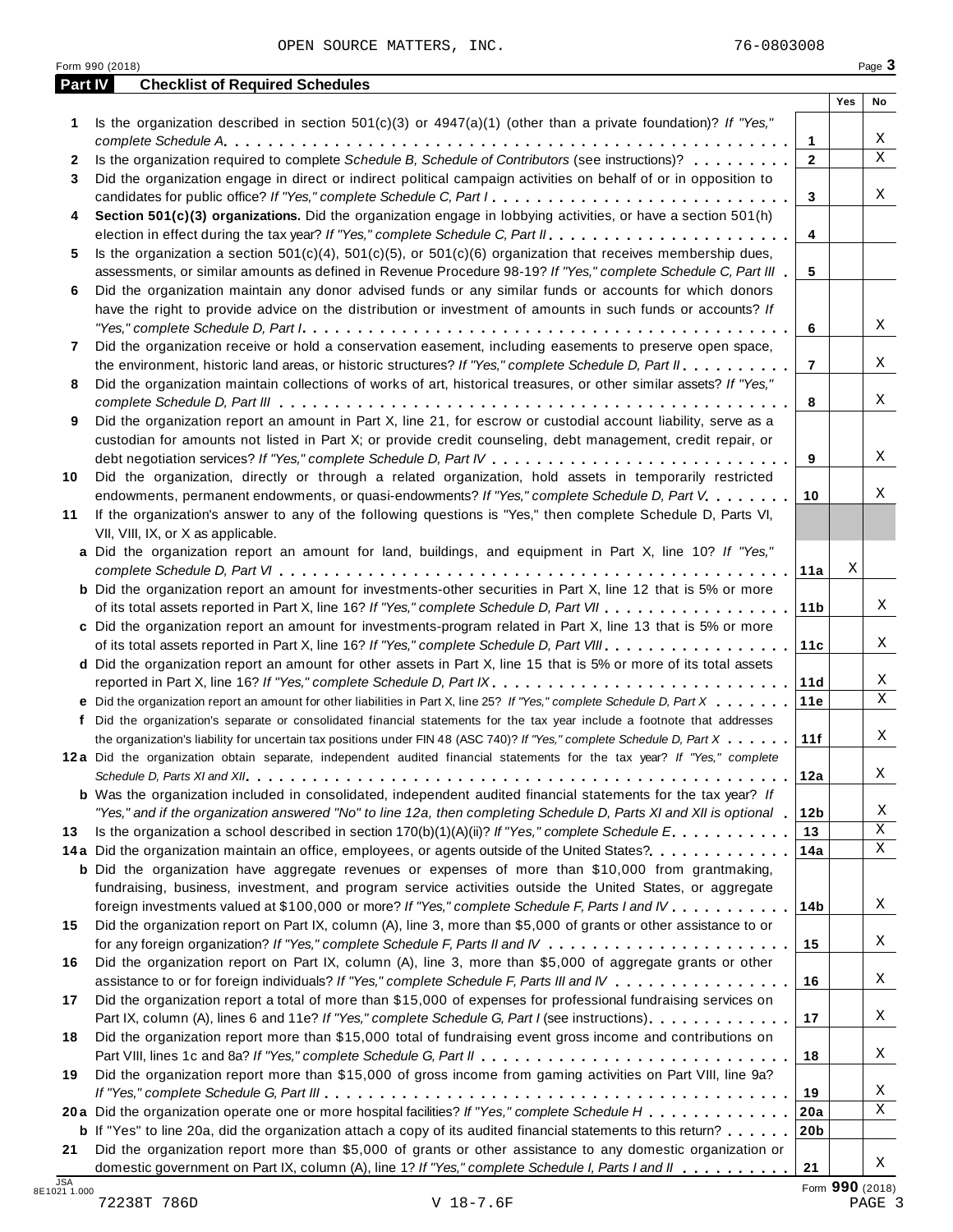**Part IV Checklist of Required Schedules** *(continued)*

| 22            | Did the organization report more than \$5,000 of grants or other assistance to or for domestic individuals on                                                                                         |                 |                 |             |
|---------------|-------------------------------------------------------------------------------------------------------------------------------------------------------------------------------------------------------|-----------------|-----------------|-------------|
|               |                                                                                                                                                                                                       | 22              |                 | X           |
| 23            | Did the organization answer "Yes" to Part VII, Section A, line 3, 4, or 5 about compensation of the                                                                                                   |                 |                 |             |
|               | organization's current and former officers, directors, trustees, key employees, and highest compensated                                                                                               |                 |                 |             |
|               |                                                                                                                                                                                                       | 23              |                 | X           |
|               | 24a Did the organization have a tax-exempt bond issue with an outstanding principal amount of more than                                                                                               |                 |                 |             |
|               | \$100,000 as of the last day of the year, that was issued after December 31, 2002? If "Yes," answer lines 24b                                                                                         |                 |                 |             |
|               | through 24d and complete Schedule K. If "No," go to line 25a                                                                                                                                          | 24a             |                 | Χ           |
|               | <b>b</b> Did the organization invest any proceeds of tax-exempt bonds beyond a temporary period exception?                                                                                            | 24b             |                 |             |
|               | c Did the organization maintain an escrow account other than a refunding escrow at any time during the year                                                                                           |                 |                 |             |
|               |                                                                                                                                                                                                       | 24c             |                 |             |
|               | d Did the organization act as an "on behalf of" issuer for bonds outstanding at any time during the year?                                                                                             | 24d             |                 |             |
|               | 25a Section 501(c)(3), 501(c)(4), and 501(c)(29) organizations. Did the organization engage in an excess benefit                                                                                      |                 |                 | X           |
|               | transaction with a disqualified person during the year? If "Yes," complete Schedule L, Part I                                                                                                         | 25a             |                 |             |
|               | <b>b</b> Is the organization aware that it engaged in an excess benefit transaction with a disqualified person in a prior                                                                             |                 |                 |             |
|               | year, and that the transaction has not been reported on any of the organization's prior Forms 990 or 990-EZ?                                                                                          |                 |                 |             |
|               |                                                                                                                                                                                                       | 25 <sub>b</sub> |                 |             |
| 26            | Did the organization report any amount on Part X, line 5, 6, or 22 for receivables from or payables to any                                                                                            |                 |                 |             |
|               | current or former officers, directors, trustees, key employees, highest compensated employees, or                                                                                                     |                 |                 | X           |
|               |                                                                                                                                                                                                       | 26              |                 |             |
| 27            | Did the organization provide a grant or other assistance to an officer, director, trustee, key employee,                                                                                              |                 |                 |             |
|               | substantial contributor or employee thereof, a grant selection committee member, or to a 35% controlled                                                                                               | 27              |                 | Χ           |
|               | entity or family member of any of these persons? If "Yes," complete Schedule L, Part III<br>Was the organization a party to a business transaction with one of the following parties (see Schedule L, |                 |                 |             |
| 28            | Part IV instructions for applicable filing thresholds, conditions, and exceptions):                                                                                                                   |                 |                 |             |
|               | a A current or former officer, director, trustee, or key employee? If "Yes," complete Schedule L, Part IV.                                                                                            | 28a             |                 | X           |
|               | <b>b</b> A family member of a current or former officer, director, trustee, or key employee? If "Yes," complete                                                                                       |                 |                 |             |
|               |                                                                                                                                                                                                       | 28b             |                 | Χ           |
|               | c An entity of which a current or former officer, director, trustee, or key employee (or a family member thereof)                                                                                     |                 |                 |             |
|               | was an officer, director, trustee, or direct or indirect owner? If "Yes," complete Schedule L, Part IV                                                                                                | 28c             |                 | X           |
| 29            | Did the organization receive more than \$25,000 in non-cash contributions? If "Yes," complete Schedule M                                                                                              | 29              |                 | $\mathbf X$ |
| 30            | Did the organization receive contributions of art, historical treasures, or other similar assets, or qualified                                                                                        |                 |                 |             |
|               |                                                                                                                                                                                                       | 30              |                 | X           |
| 31            | Did the organization liquidate, terminate, or dissolve and cease operations? If "Yes," complete Schedule N, Part I                                                                                    | 31              |                 | $\mathbf X$ |
| 32            | Did the organization sell, exchange, dispose of, or transfer more than 25% of its net assets? If "Yes,"                                                                                               |                 |                 |             |
|               |                                                                                                                                                                                                       | 32              |                 | X           |
| 33            | Did the organization own 100% of an entity disregarded as separate from the organization under Regulations                                                                                            |                 |                 |             |
|               | sections 301.7701-2 and 301.7701-3? If "Yes," complete Schedule R, Part I.                                                                                                                            | 33              |                 | Χ           |
| 34            | Was the organization related to any tax-exempt or taxable entity? If "Yes," complete Schedule R, Part II, III,                                                                                        |                 |                 |             |
|               |                                                                                                                                                                                                       | 34              |                 | Χ           |
|               | 35a Did the organization have a controlled entity within the meaning of section 512(b)(13)?                                                                                                           | 35a             |                 | $\mathbf X$ |
|               | <b>b</b> If "Yes" to line 35a, did the organization receive any payment from or engage in any transaction with a                                                                                      |                 |                 |             |
|               | controlled entity within the meaning of section 512(b)(13)? If "Yes," complete Schedule R, Part V, line 2                                                                                             | 35 <sub>b</sub> |                 |             |
| 36            | Section 501(c)(3) organizations. Did the organization make any transfers to an exempt non-charitable                                                                                                  |                 |                 |             |
|               | related organization? If "Yes," complete Schedule R, Part V, line 2                                                                                                                                   | 36              |                 |             |
| 37            | Did the organization conduct more than 5% of its activities through an entity that is not a related organization                                                                                      |                 |                 |             |
|               | and that is treated as a partnership for federal income tax purposes? If "Yes," complete Schedule R, Part VI                                                                                          | 37              |                 | Χ           |
| 38            | Did the organization complete Schedule O and provide explanations in Schedule O for Part VI, lines 11b and                                                                                            |                 |                 |             |
|               | 19? Note. All Form 990 filers are required to complete Schedule O.                                                                                                                                    | 38              |                 | Χ           |
| <b>Part V</b> | <b>Statements Regarding Other IRS Filings and Tax Compliance</b>                                                                                                                                      |                 |                 |             |
|               | Check if Schedule O contains a response or note to any line in this Part V.                                                                                                                           |                 |                 |             |
|               |                                                                                                                                                                                                       |                 | Yes             | No          |
|               | 0.<br>1a Enter the number reported in Box 3 of Form 1096. Enter -0- if not applicable<br>1a                                                                                                           |                 |                 |             |
|               | 0.<br><b>b</b> Enter the number of Forms W-2G included in line 1a. Enter -0- if not applicable<br>1b                                                                                                  |                 |                 |             |
|               | c Did the organization comply with backup withholding rules for reportable payments to vendors and                                                                                                    |                 |                 |             |
|               |                                                                                                                                                                                                       | 1с              |                 |             |
| JSA           |                                                                                                                                                                                                       |                 | Form 990 (2018) |             |

**Yes No**

т

Τ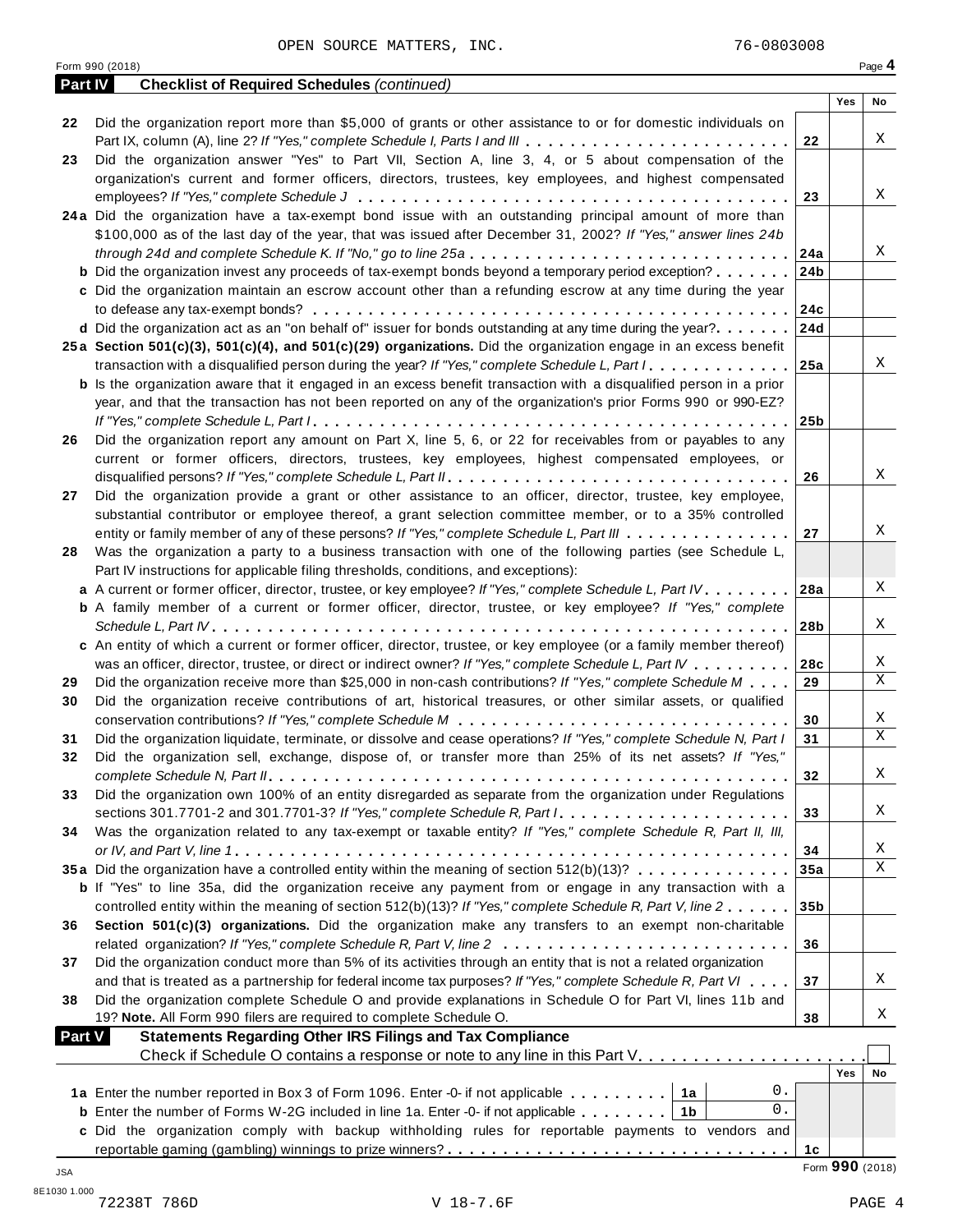|        | Form 990 (2018)                                                                                                                                                                             |     | Page 5    |
|--------|---------------------------------------------------------------------------------------------------------------------------------------------------------------------------------------------|-----|-----------|
| Part V | <b>Statements Regarding Other IRS Filings and Tax Compliance (continued)</b>                                                                                                                |     |           |
|        |                                                                                                                                                                                             |     | Yes<br>No |
|        | 2a Enter the number of employees reported on Form W-3, Transmittal of Wage and Tax                                                                                                          |     |           |
|        | 0.<br>Statements, filed for the calendar year ending with or within the year covered by this return. [2a]                                                                                   |     |           |
|        | <b>b</b> If at least one is reported on line 2a, did the organization file all required federal employment tax returns?                                                                     | 2b  |           |
|        | <b>Note.</b> If the sum of lines 1a and 2a is greater than 250, you may be required to e-file (see instructions).                                                                           |     |           |
|        | 3a Did the organization have unrelated business gross income of \$1,000 or more during the year?                                                                                            | 3a  | Χ         |
|        | <b>b</b> If "Yes," has it filed a Form 990-T for this year? If "No" to line 3b, provide an explanation in Schedule O                                                                        | 3b  |           |
|        | 4a At any time during the calendar year, did the organization have an interest in, or a signature or other authority over,                                                                  |     |           |
|        | a financial account in a foreign country (such as a bank account, securities account, or other financial account)?                                                                          | 4a  | Χ         |
|        | <b>b</b> If "Yes," enter the name of the foreign country: $\blacktriangleright$                                                                                                             |     |           |
|        | See instructions for filing requirements for FinCEN Form 114, Report of Foreign Bank and Financial Accounts (FBAR).                                                                         |     |           |
|        | 5a Was the organization a party to a prohibited tax shelter transaction at any time during the tax year?.                                                                                   | 5a  | Χ         |
|        | <b>b</b> Did any taxable party notify the organization that it was or is a party to a prohibited tax shelter transaction?                                                                   | 5b  | Χ         |
|        |                                                                                                                                                                                             | 5c  |           |
|        | 6a Does the organization have annual gross receipts that are normally greater than \$100,000, and did the organization                                                                      |     |           |
|        | solicit any contributions that were not tax deductible as charitable contributions?                                                                                                         | 6a  | Χ         |
|        |                                                                                                                                                                                             |     |           |
|        | <b>b</b> If "Yes," did the organization include with every solicitation an express statement that such contributions or                                                                     | 6b  |           |
|        |                                                                                                                                                                                             |     |           |
| 7      | Organizations that may receive deductible contributions under section 170(c).                                                                                                               |     |           |
|        | a Did the organization receive a payment in excess of \$75 made partly as a contribution and partly for goods                                                                               |     |           |
|        |                                                                                                                                                                                             | 7а  |           |
|        | <b>b</b> If "Yes," did the organization notify the donor of the value of the goods or services provided?                                                                                    | 7b  |           |
|        | c Did the organization sell, exchange, or otherwise dispose of tangible personal property for which it was                                                                                  |     |           |
|        |                                                                                                                                                                                             | 7с  |           |
|        |                                                                                                                                                                                             |     |           |
|        | e Did the organization receive any funds, directly or indirectly, to pay premiums on a personal benefit contract?                                                                           | 7е  |           |
|        | f Did the organization, during the year, pay premiums, directly or indirectly, on a personal benefit contract?                                                                              | 7f  |           |
|        | If the organization received a contribution of qualified intellectual property, did the organization file Form 8899 as required?                                                            | 7g  |           |
|        | h If the organization received a contribution of cars, boats, airplanes, or other vehicles, did the organization file a Form 1098-C?                                                        | 7h  |           |
| 8      | Sponsoring organizations maintaining donor advised funds. Did a donor advised fund maintained by the                                                                                        |     |           |
|        | sponsoring organization have excess business holdings at any time during the year?                                                                                                          | 8   |           |
| 9      | Sponsoring organizations maintaining donor advised funds.                                                                                                                                   |     |           |
|        | <b>a</b> Did the sponsoring organization make any taxable distributions under section 4966?                                                                                                 | 9а  | Χ         |
|        | <b>b</b> Did the sponsoring organization make a distribution to a donor, donor advisor, or related person?                                                                                  | 9b  | Χ         |
| 10     | Section 501(c)(7) organizations. Enter:                                                                                                                                                     |     |           |
|        | 10a <br>a Initiation fees and capital contributions included on Part VIII, line 12                                                                                                          |     |           |
|        | <b>b</b> Gross receipts, included on Form 990, Part VIII, line 12, for public use of club facilities 10b                                                                                    |     |           |
| 11     | Section 501(c)(12) organizations. Enter:                                                                                                                                                    |     |           |
|        | 11a<br>a Gross income from members or shareholders                                                                                                                                          |     |           |
|        | b Gross income from other sources (Do not net amounts due or paid to other sources                                                                                                          |     |           |
|        | 11b                                                                                                                                                                                         |     |           |
|        | 12a Section 4947(a)(1) non-exempt charitable trusts. Is the organization filing Form 990 in lieu of Form 1041?                                                                              | 12a |           |
|        | 12b<br><b>b</b> If "Yes," enter the amount of tax-exempt interest received or accrued during the year                                                                                       |     |           |
| 13.    | Section 501(c)(29) qualified nonprofit health insurance issuers.                                                                                                                            |     |           |
|        |                                                                                                                                                                                             | 13а |           |
|        | a Is the organization licensed to issue qualified health plans in more than one state?<br>Note. See the instructions for additional information the organization must report on Schedule O. |     |           |
|        |                                                                                                                                                                                             |     |           |
|        | <b>b</b> Enter the amount of reserves the organization is required to maintain by the states in which                                                                                       |     |           |
|        | the organization is licensed to issue qualified health plans $\ldots \ldots \ldots \ldots \ldots \ldots \ldots$                                                                             |     |           |
|        |                                                                                                                                                                                             |     | Χ         |
|        | 14a Did the organization receive any payments for indoor tanning services during the tax year?                                                                                              | 14a |           |
|        | <b>b</b> If "Yes," has it filed a Form 720 to report these payments? If "No," provide an explanation in Schedule $0 \cdot \cdot \cdot \cdot$                                                | 14b |           |
| 15     | Is the organization subject to the section 4960 tax on payment(s) of more than \$1,000,000 in remuneration or                                                                               |     |           |
|        |                                                                                                                                                                                             | 15  |           |
|        | If "Yes," see instructions and file Form 4720, Schedule N.                                                                                                                                  |     |           |
| 16     | Is the organization an educational institution subject to the section 4968 excise tax on net investment income?                                                                             | 16  |           |
|        | If "Yes," complete Form 4720, Schedule O.                                                                                                                                                   |     |           |

Form **990** (2018)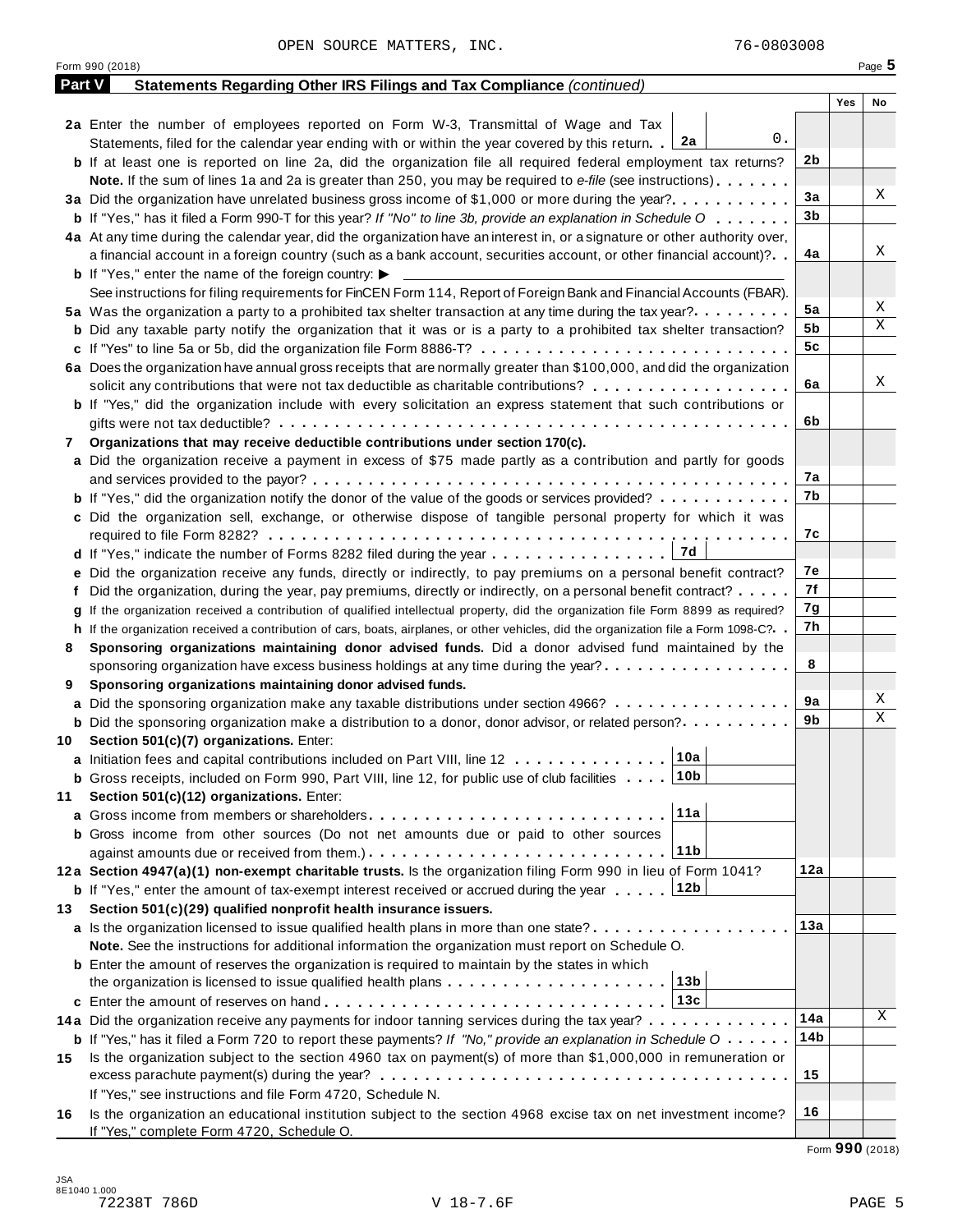|     | 76-0803008<br>OPEN SOURCE MATTERS, INC.<br>Form 990 (2018)                                                                                                                                                                                                                                                                        |                 |     | Page $6$ |
|-----|-----------------------------------------------------------------------------------------------------------------------------------------------------------------------------------------------------------------------------------------------------------------------------------------------------------------------------------|-----------------|-----|----------|
|     | <b>Part VI</b><br>Governance, Management, and Disclosure For each "Yes" response to lines 2 through 7b below, and for a "No"                                                                                                                                                                                                      |                 |     |          |
|     | response to line 8a, 8b, or 10b below, describe the circumstances, processes, or changes in Schedule O. See instructions.                                                                                                                                                                                                         |                 |     |          |
|     |                                                                                                                                                                                                                                                                                                                                   |                 |     | X        |
|     | <b>Section A. Governing Body and Management</b>                                                                                                                                                                                                                                                                                   |                 | Yes | No       |
|     | 10<br>1a                                                                                                                                                                                                                                                                                                                          |                 |     |          |
|     | 1a Enter the number of voting members of the governing body at the end of the tax year<br>If there are material differences in voting rights among members of the governing body, or                                                                                                                                              |                 |     |          |
|     | if the governing body delegated broad authority to an executive committee or similar                                                                                                                                                                                                                                              |                 |     |          |
|     | committee, explain in Schedule O.<br>10<br>1b<br>Enter the number of voting members included in line 1a, above, who are independent                                                                                                                                                                                               |                 |     |          |
| 2   | Did any officer, director, trustee, or key employee have a family relationship or a business relationship with                                                                                                                                                                                                                    |                 |     |          |
|     |                                                                                                                                                                                                                                                                                                                                   | $\mathbf{2}$    |     | Χ        |
| 3   | Did the organization delegate control over management duties customarily performed by or under the direct                                                                                                                                                                                                                         |                 |     |          |
|     | supervision of officers, directors, or trustees, or key employees to a management company or other person?                                                                                                                                                                                                                        | 3               |     | Χ        |
| 4   | Did the organization make any significant changes to its governing documents since the prior Form 990 was filed?                                                                                                                                                                                                                  | 4               |     | Χ        |
| 5   | Did the organization become aware during the year of a significant diversion of the organization's assets?                                                                                                                                                                                                                        | 5               |     | Χ        |
| 6   |                                                                                                                                                                                                                                                                                                                                   | 6               |     | X        |
| 7a  | Did the organization have members, stockholders, or other persons who had the power to elect or appoint                                                                                                                                                                                                                           |                 |     |          |
|     |                                                                                                                                                                                                                                                                                                                                   | 7а              |     | Χ        |
| b   | Are any governance decisions of the organization reserved to (or subject to approval by) members,                                                                                                                                                                                                                                 |                 |     |          |
|     |                                                                                                                                                                                                                                                                                                                                   | 7b              |     | Χ        |
| 8   | Did the organization contemporaneously document the meetings held or written actions undertaken during                                                                                                                                                                                                                            |                 |     |          |
|     | the year by the following:                                                                                                                                                                                                                                                                                                        |                 | Χ   |          |
|     |                                                                                                                                                                                                                                                                                                                                   | 8a<br>8b        |     | Χ        |
| b   |                                                                                                                                                                                                                                                                                                                                   |                 |     |          |
| 9   | Is there any officer, director, trustee, or key employee listed in Part VII, Section A, who cannot be reached at<br>the organization's mailing address? If "Yes," provide the names and addresses in Schedule O                                                                                                                   | 9               |     | Χ        |
|     | Section B. Policies (This Section B requests information about policies not required by the Internal Revenue Code.)                                                                                                                                                                                                               |                 |     |          |
|     |                                                                                                                                                                                                                                                                                                                                   |                 | Yes | No       |
|     | 10a Did the organization have local chapters, branches, or affiliates?                                                                                                                                                                                                                                                            | 10a             |     | Χ        |
| b   | If "Yes," did the organization have written policies and procedures governing the activities of such chapters,                                                                                                                                                                                                                    |                 |     |          |
|     | affiliates, and branches to ensure their operations are consistent with the organization's exempt purposes?                                                                                                                                                                                                                       | 10 <sub>b</sub> |     |          |
| 11a | Has the organization provided a complete copy of this Form 990 to all members of its governing body before filing the form?                                                                                                                                                                                                       | 11a             |     | Χ        |
| b   | Describe in Schedule O the process, if any, used by the organization to review this Form 990.                                                                                                                                                                                                                                     |                 |     |          |
| 12a | Did the organization have a written conflict of interest policy? If "No," go to line 13                                                                                                                                                                                                                                           | 12a             |     | Χ        |
|     | <b>b</b> Were officers, directors, or trustees, and key employees required to disclose annually interests that could give                                                                                                                                                                                                         |                 |     |          |
|     |                                                                                                                                                                                                                                                                                                                                   | 12b             |     |          |
|     | Did the organization regularly and consistently monitor and enforce compliance with the policy? If "Yes,"                                                                                                                                                                                                                         |                 |     |          |
|     |                                                                                                                                                                                                                                                                                                                                   | 12c             |     |          |
| 13  | Did the organization have a written whistleblower policy?                                                                                                                                                                                                                                                                         | 13              |     | Χ<br>X   |
| 14  | Did the organization have a written document retention and destruction policy?                                                                                                                                                                                                                                                    | 14              |     |          |
| 15  | Did the process for determining compensation of the following persons include a review and approval by                                                                                                                                                                                                                            |                 |     |          |
|     | independent persons, comparability data, and contemporaneous substantiation of the deliberation and decision?                                                                                                                                                                                                                     | 15a             |     |          |
|     |                                                                                                                                                                                                                                                                                                                                   | 15 <sub>b</sub> |     |          |
| b   | If "Yes" to line 15a or 15b, describe the process in Schedule O (see instructions).                                                                                                                                                                                                                                               |                 |     |          |
|     | Did the organization invest in, contribute assets to, or participate in a joint venture or similar arrangement                                                                                                                                                                                                                    |                 |     |          |
| 16а |                                                                                                                                                                                                                                                                                                                                   | 16a             |     | Χ        |
|     | <b>b</b> If "Yes," did the organization follow a written policy or procedure requiring the organization to evaluate its                                                                                                                                                                                                           |                 |     |          |
|     | participation in joint venture arrangements under applicable federal tax law, and take steps to safeguard the                                                                                                                                                                                                                     |                 |     |          |
|     |                                                                                                                                                                                                                                                                                                                                   | 16 <sub>b</sub> |     |          |
|     | <b>Section C. Disclosure</b>                                                                                                                                                                                                                                                                                                      |                 |     |          |
| 17  | List the states with which a copy of this Form 990 is required to be filed $\blacktriangleright$                                                                                                                                                                                                                                  |                 |     |          |
| 18  | Section 6104 requires an organization to make its Forms 1023 (1024 or 1024-A if applicable), 990, and 990-T (Section 501(c)<br>(3)s only) available for public inspection. Indicate how you made these available. Check all that apply.<br>Χ<br>Own website<br>Another's website<br>Upon request<br>Other (explain in Schedule O) |                 |     |          |
|     |                                                                                                                                                                                                                                                                                                                                   |                 |     |          |
|     |                                                                                                                                                                                                                                                                                                                                   |                 |     |          |
| 19  | Describe in Schedule O whether (and if so, how) the organization made its governing documents, conflict of interest policy, and<br>financial statements available to the public during the tax year.                                                                                                                              |                 |     |          |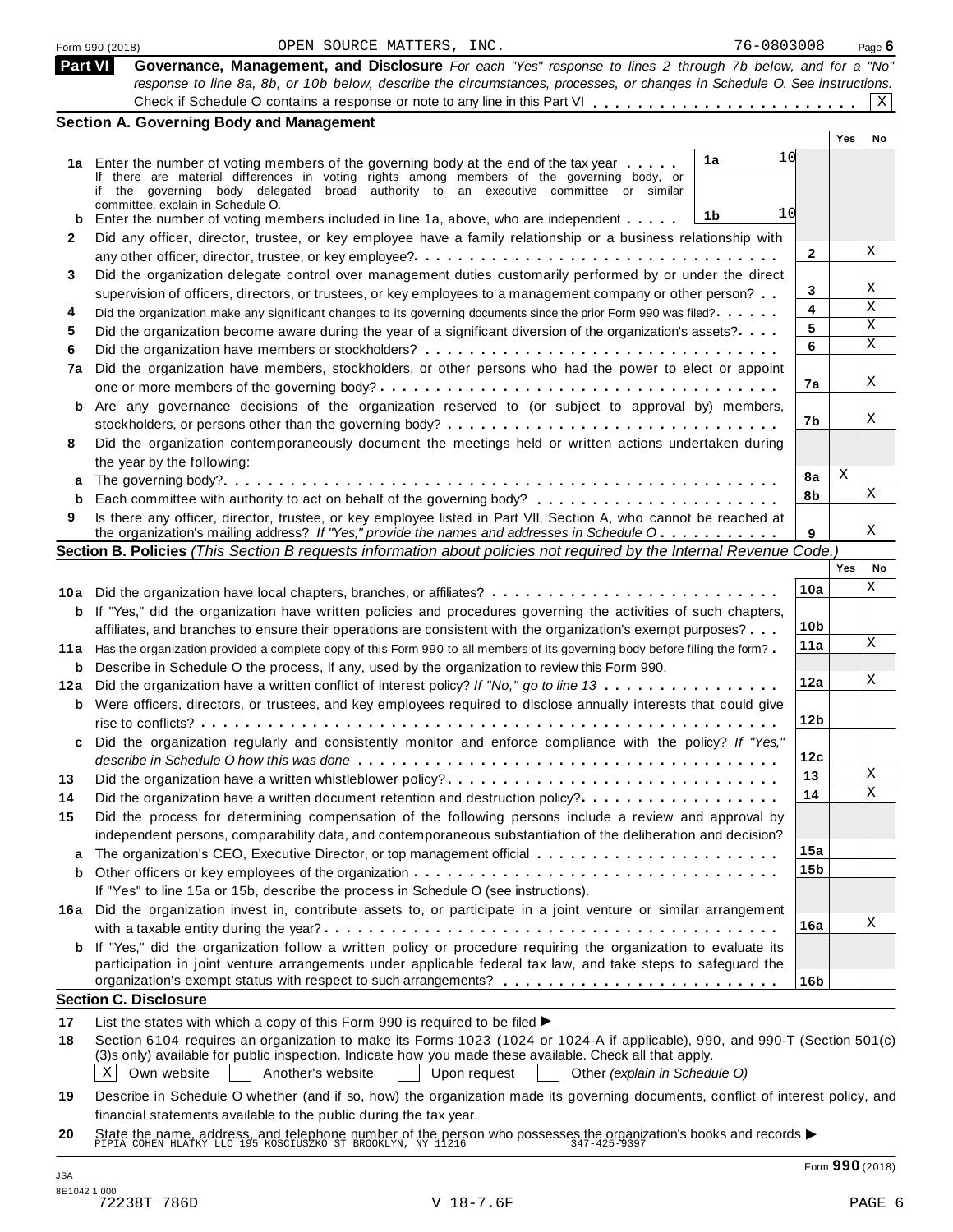| Part VII Compensation of Officers, Directors, Trustees, Key Employees, Highest Compensated Employees, and                      |  |  |  |  |  |  |  |  |  |
|--------------------------------------------------------------------------------------------------------------------------------|--|--|--|--|--|--|--|--|--|
| <b>Independent Contractors</b>                                                                                                 |  |  |  |  |  |  |  |  |  |
|                                                                                                                                |  |  |  |  |  |  |  |  |  |
| Section A. Officers, Directors, Trustees, Key Employees, and Highest Compensated Employees                                     |  |  |  |  |  |  |  |  |  |
| da Asamalati this table for all concern conduct to be Bated. Decent componenting for the coloradia conduct conduction that the |  |  |  |  |  |  |  |  |  |

**1a** Complete this table for all persons required to be listed. Report compensation for the calendar year ending with or within the organization's tax year.

anization's lax year.<br>● List all of the organization's **current** officers, directors, trustees (whether individuals or organizations), regardless of amount of<br>nnensation Enter -0- in columns (D) (E) and (E) if no compensa compensation. Enter -0- in columns (D), (E), and (F) if no compensation was paid.

• List all of the organization's **current** key employees, if any. See instructions for definition of "key employee."<br>● List the experientials five expect highest expressed explores (other than an efficer director of

**Example in the organization's current** key employees, if any. See instructions for definition of key employee.<br>• List the organization's five **current** highest compensated employees (other than an officer, director, trust who received reportable compensation (Box 5 of Form W-2 and/or Box 7 of Form 1099-MISC) of more than \$100,000 from the

organization and any related organizations.<br>• List all of the organization's **former** officers, key employees, and highest compensated employees who received more than<br>\$1.00.000 of reportable componention from the erganiza \$100,000 of reportable compensation from the organization and any related organizations.

% List all of the organization's **former directors or trustees** that received, in the capacity as a former director or trustee of the organization, more than \$10,000 of reportable compensation from the organization and any related organizations.

List persons in the following order: individual trustees or directors; institutional trustees; officers; key employees; highest compensated employees; and former such persons.

Check this box if neither the organization nor any related organization compensated any current officer, director, or trustee. X

|                                |                               | (C)<br>Position                     |                       |                                 |              |                                                              |        |                            |                                 |                             |
|--------------------------------|-------------------------------|-------------------------------------|-----------------------|---------------------------------|--------------|--------------------------------------------------------------|--------|----------------------------|---------------------------------|-----------------------------|
| (A)                            | (B)                           |                                     |                       |                                 |              |                                                              |        | (D)                        | (E)                             | (F)                         |
| Name and Title                 | Average<br>hours per          |                                     |                       |                                 |              | (do not check more than one<br>box, unless person is both an |        | Reportable<br>compensation | Reportable<br>compensation from | Estimated<br>amount of      |
|                                | week (list an <sub>'</sub>    |                                     |                       | officer and a director/trustee) |              |                                                              |        | from                       | related                         | other                       |
|                                | hours for                     |                                     |                       |                                 |              |                                                              |        | the                        | organizations                   | compensation                |
|                                | related                       | Individual trustee<br>  or director | Institutional trustee | Officer                         | Key employee | Highest compensated<br>employee                              | Former | organization               | (W-2/1099-MISC)                 | from the                    |
|                                | organizations<br>below dotted |                                     |                       |                                 |              |                                                              |        | (W-2/1099-MISC)            |                                 | organization<br>and related |
|                                | line)                         |                                     |                       |                                 |              |                                                              |        |                            |                                 | organizations               |
|                                |                               |                                     |                       |                                 |              |                                                              |        |                            |                                 |                             |
|                                |                               |                                     |                       |                                 |              |                                                              |        |                            |                                 |                             |
|                                |                               |                                     |                       |                                 |              |                                                              |        |                            |                                 |                             |
| (1)HUGH DOUGLASS-SMITH         | 10.00                         |                                     |                       |                                 |              |                                                              |        |                            |                                 |                             |
| OPERATIONS DEPT COORDINATOR    | 0.                            | X                                   |                       |                                 |              |                                                              |        | $\overline{0}$ .           | $0$ .                           | 0.                          |
| (2) DJAMEL KHERBI              | 10.00                         |                                     |                       |                                 |              |                                                              |        |                            |                                 |                             |
| EVENTS DEPARTMENT COORDINATOR  | 0.                            | Χ                                   |                       |                                 |              |                                                              |        | 0.                         | 0.                              | $0$ .                       |
| (3) ERIC LAMY                  | 10.00                         |                                     |                       |                                 |              |                                                              |        |                            |                                 |                             |
| MARKETING & COMMUNICATIONS     | 0.                            | X                                   |                       |                                 |              |                                                              |        | 0.                         | 0.                              | $0$ .                       |
| (4) HARALD LEITHNER            | 10.00                         |                                     |                       |                                 |              |                                                              |        |                            |                                 |                             |
| PRODUCTION DEPARTMENT COORD    | 0.                            | Χ                                   |                       |                                 |              |                                                              |        | 0.                         | 0.                              | $\mathsf 0$ .               |
| (5) JASON NICKERSON            | 10.00                         |                                     |                       |                                 |              |                                                              |        |                            |                                 |                             |
| LEGAL & FINANCE COORDINATOR    | 0.                            | X                                   |                       |                                 |              |                                                              |        | 0.                         | $0$ .                           | 0.                          |
| $(6)$ JAZ PARKER               | 10.00                         |                                     |                       |                                 |              |                                                              |        |                            |                                 |                             |
| PROGRAMS DEPARTMENT COORDINATR | 0.                            | X                                   |                       |                                 |              |                                                              |        | 0.                         | $0$ .                           | 0.                          |
| (7) ROWAN ABRAHALL             | 30.00                         |                                     |                       |                                 |              |                                                              |        |                            |                                 |                             |
| PRESIDENT                      | 0.                            |                                     |                       | Χ                               |              |                                                              |        | 0.                         | 0.                              | 0.                          |
| (8) BRIAN MITCHELL             | 10.00                         |                                     |                       |                                 |              |                                                              |        |                            |                                 |                             |
| TREASURER                      | $0$ .                         |                                     |                       | X                               |              |                                                              |        | $\mathsf{O}$ .             | $0$ .                           | $0$ .                       |
| (9) DANIEL DUBOIS              | 10.00                         |                                     |                       |                                 |              |                                                              |        |                            |                                 |                             |
| VICE PRESIDENT                 | 0.                            |                                     |                       | X                               |              |                                                              |        | 0.                         | $0$ .                           | 0.                          |
| (10) LUCA MARZO                | 10.00                         |                                     |                       |                                 |              |                                                              |        |                            |                                 |                             |
| SECRETARY                      | 0.                            |                                     |                       | Х                               |              |                                                              |        | 0.                         | 0.                              | 0.                          |
| (11)                           |                               |                                     |                       |                                 |              |                                                              |        |                            |                                 |                             |
|                                |                               |                                     |                       |                                 |              |                                                              |        |                            |                                 |                             |
| (12)                           |                               |                                     |                       |                                 |              |                                                              |        |                            |                                 |                             |
|                                |                               |                                     |                       |                                 |              |                                                              |        |                            |                                 |                             |
| (13)                           |                               |                                     |                       |                                 |              |                                                              |        |                            |                                 |                             |
|                                |                               |                                     |                       |                                 |              |                                                              |        |                            |                                 |                             |
| (14)                           |                               |                                     |                       |                                 |              |                                                              |        |                            |                                 |                             |
|                                |                               |                                     |                       |                                 |              |                                                              |        |                            |                                 |                             |

8E1041 1.000

JSA Form **990** (2018)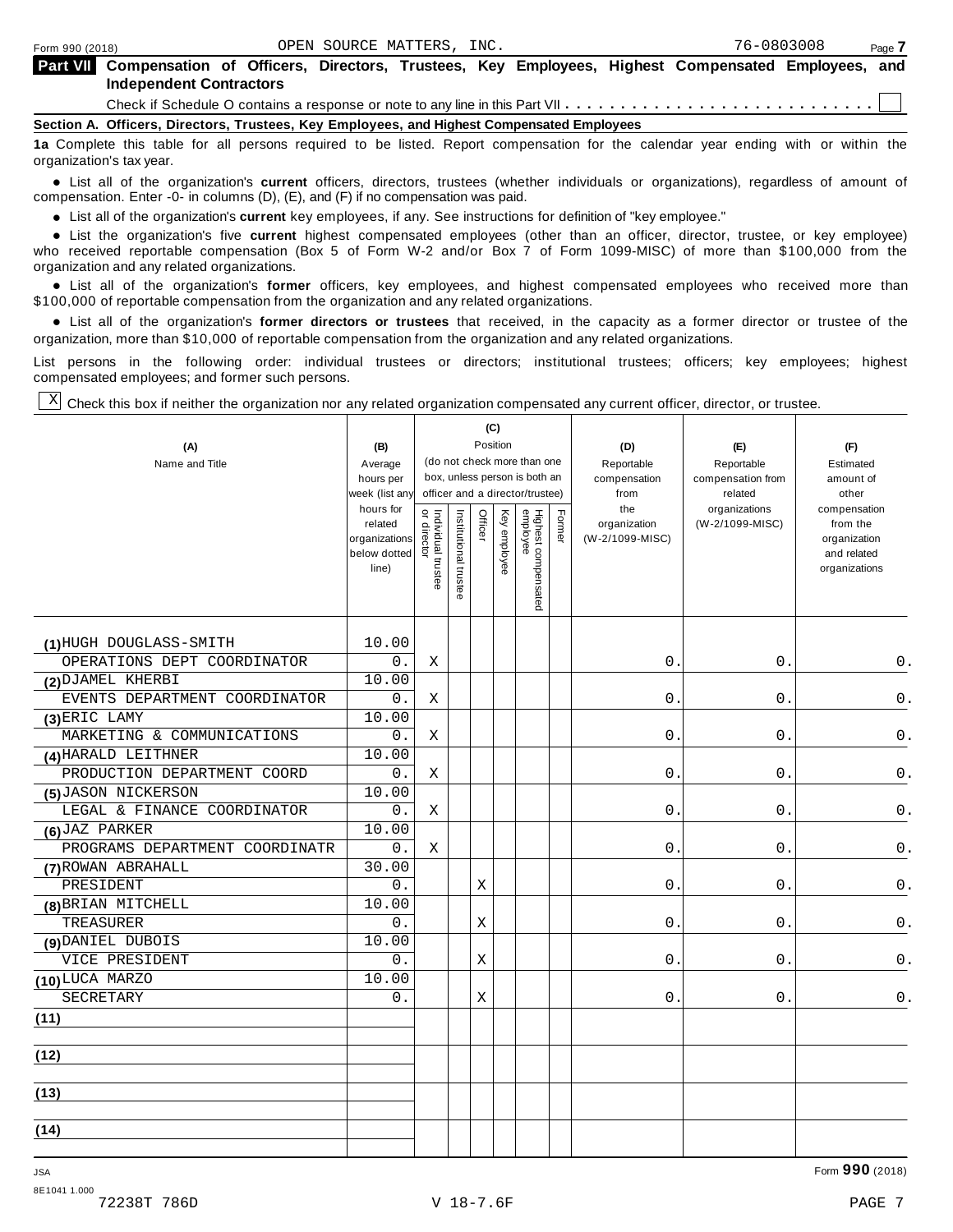### OPEN SOURCE MATTERS, INC. 76-0803008

|              | Form 990 (2018)                                                                                                                                                                                                                                                                                        |                                                            |                                   |                       |                 |              |                                                                                                 |        |                                                  |                                                                    | Page 8                                                   |
|--------------|--------------------------------------------------------------------------------------------------------------------------------------------------------------------------------------------------------------------------------------------------------------------------------------------------------|------------------------------------------------------------|-----------------------------------|-----------------------|-----------------|--------------|-------------------------------------------------------------------------------------------------|--------|--------------------------------------------------|--------------------------------------------------------------------|----------------------------------------------------------|
|              | <b>Part VII</b><br>Section A. Officers, Directors, Trustees, Key Employees, and Highest Compensated Employees (continued)                                                                                                                                                                              |                                                            |                                   |                       |                 |              |                                                                                                 |        |                                                  |                                                                    |                                                          |
|              | (A)<br>Name and title                                                                                                                                                                                                                                                                                  | (B)<br>Average<br>hours per<br>week (list any<br>hours for |                                   |                       | (C)<br>Position |              | (do not check more than one<br>box, unless person is both an<br>officer and a director/trustee) |        | (D)<br>Reportable<br>compensation<br>from<br>the | (E)<br>Reportable<br>compensation from<br>related<br>organizations | (F)<br>Estimated<br>amount of<br>other<br>compensation   |
|              |                                                                                                                                                                                                                                                                                                        | related<br>organizations<br>below dotted<br>line)          | Individual trustee<br>or director | Institutional trustee | Officer         | Key employee | Highest compensated<br>employee                                                                 | Former | organization<br>(W-2/1099-MISC)                  | (W-2/1099-MISC)                                                    | from the<br>organization<br>and related<br>organizations |
|              |                                                                                                                                                                                                                                                                                                        |                                                            |                                   |                       |                 |              |                                                                                                 |        |                                                  |                                                                    |                                                          |
|              |                                                                                                                                                                                                                                                                                                        |                                                            |                                   |                       |                 |              |                                                                                                 |        |                                                  |                                                                    |                                                          |
|              |                                                                                                                                                                                                                                                                                                        |                                                            |                                   |                       |                 |              |                                                                                                 |        |                                                  |                                                                    |                                                          |
|              |                                                                                                                                                                                                                                                                                                        |                                                            |                                   |                       |                 |              |                                                                                                 |        |                                                  |                                                                    |                                                          |
|              |                                                                                                                                                                                                                                                                                                        |                                                            |                                   |                       |                 |              |                                                                                                 |        |                                                  |                                                                    |                                                          |
|              |                                                                                                                                                                                                                                                                                                        |                                                            |                                   |                       |                 |              |                                                                                                 |        |                                                  |                                                                    |                                                          |
|              |                                                                                                                                                                                                                                                                                                        |                                                            |                                   |                       |                 |              |                                                                                                 |        |                                                  |                                                                    |                                                          |
|              |                                                                                                                                                                                                                                                                                                        |                                                            |                                   |                       |                 |              |                                                                                                 |        |                                                  |                                                                    |                                                          |
|              |                                                                                                                                                                                                                                                                                                        |                                                            |                                   |                       |                 |              |                                                                                                 |        |                                                  |                                                                    |                                                          |
|              |                                                                                                                                                                                                                                                                                                        |                                                            |                                   |                       |                 |              |                                                                                                 |        |                                                  |                                                                    |                                                          |
|              |                                                                                                                                                                                                                                                                                                        |                                                            |                                   |                       |                 |              |                                                                                                 |        |                                                  |                                                                    |                                                          |
|              | 1b Sub-total<br>c Total from continuation sheets to Part VII, Section A<br>d Total (add lines 1b and 1c) $\ldots \ldots \ldots \ldots \ldots \ldots \ldots \ldots \ldots \ldots \ldots$                                                                                                                |                                                            |                                   |                       |                 |              |                                                                                                 |        | 0.<br>$\mathbf 0$ .<br>0.                        | $\mathsf{O}$ .<br>$\mathsf{O}$ .<br>$\mathbf{0}$ .                 | 0.<br>0.<br>0.                                           |
|              | 2 Total number of individuals (including but not limited to those listed above) who received more than \$100,000 of<br>reportable compensation from the organization ▶                                                                                                                                 |                                                            | 0.                                |                       |                 |              |                                                                                                 |        |                                                  |                                                                    |                                                          |
|              | 3 Did the organization list any former officer, director, or trustee, key employee, or highest compensated<br>employee on line 1a? If "Yes," complete Schedule J for such individual                                                                                                                   |                                                            |                                   |                       |                 |              |                                                                                                 |        |                                                  |                                                                    | Yes<br>No<br>X<br>3                                      |
|              | 4 For any individual listed on line 1a, is the sum of reportable compensation and other compensation from the<br>organization and related organizations greater than \$150,000? If "Yes," complete Schedule J for such                                                                                 |                                                            |                                   |                       |                 |              |                                                                                                 |        |                                                  |                                                                    | Χ<br>4                                                   |
| 5.           | Did any person listed on line 1a receive or accrue compensation from any unrelated organization or individual<br>for services rendered to the organization? If "Yes," complete Schedule J for such person                                                                                              |                                                            |                                   |                       |                 |              |                                                                                                 |        |                                                  |                                                                    | X<br>5                                                   |
| 1            | <b>Section B. Independent Contractors</b><br>Complete this table for your five highest compensated independent contractors that received more than \$100,000 of<br>compensation from the organization. Report compensation for the calendar year ending with or within the organization's tax<br>year. |                                                            |                                   |                       |                 |              |                                                                                                 |        |                                                  |                                                                    |                                                          |
|              | (A)<br>Name and business address                                                                                                                                                                                                                                                                       |                                                            |                                   |                       |                 |              |                                                                                                 |        | (B)<br>Description of services                   |                                                                    | (C)<br>Compensation                                      |
|              |                                                                                                                                                                                                                                                                                                        |                                                            |                                   |                       |                 |              |                                                                                                 |        |                                                  |                                                                    |                                                          |
|              |                                                                                                                                                                                                                                                                                                        |                                                            |                                   |                       |                 |              |                                                                                                 |        |                                                  |                                                                    |                                                          |
| $\mathbf{2}$ | Total number of independent contractors (including but not limited to those listed above) who received                                                                                                                                                                                                 |                                                            |                                   |                       |                 |              |                                                                                                 |        |                                                  |                                                                    |                                                          |
|              | more than \$100,000 in compensation from the organization ▶                                                                                                                                                                                                                                            |                                                            |                                   |                       |                 | 0.           |                                                                                                 |        |                                                  |                                                                    |                                                          |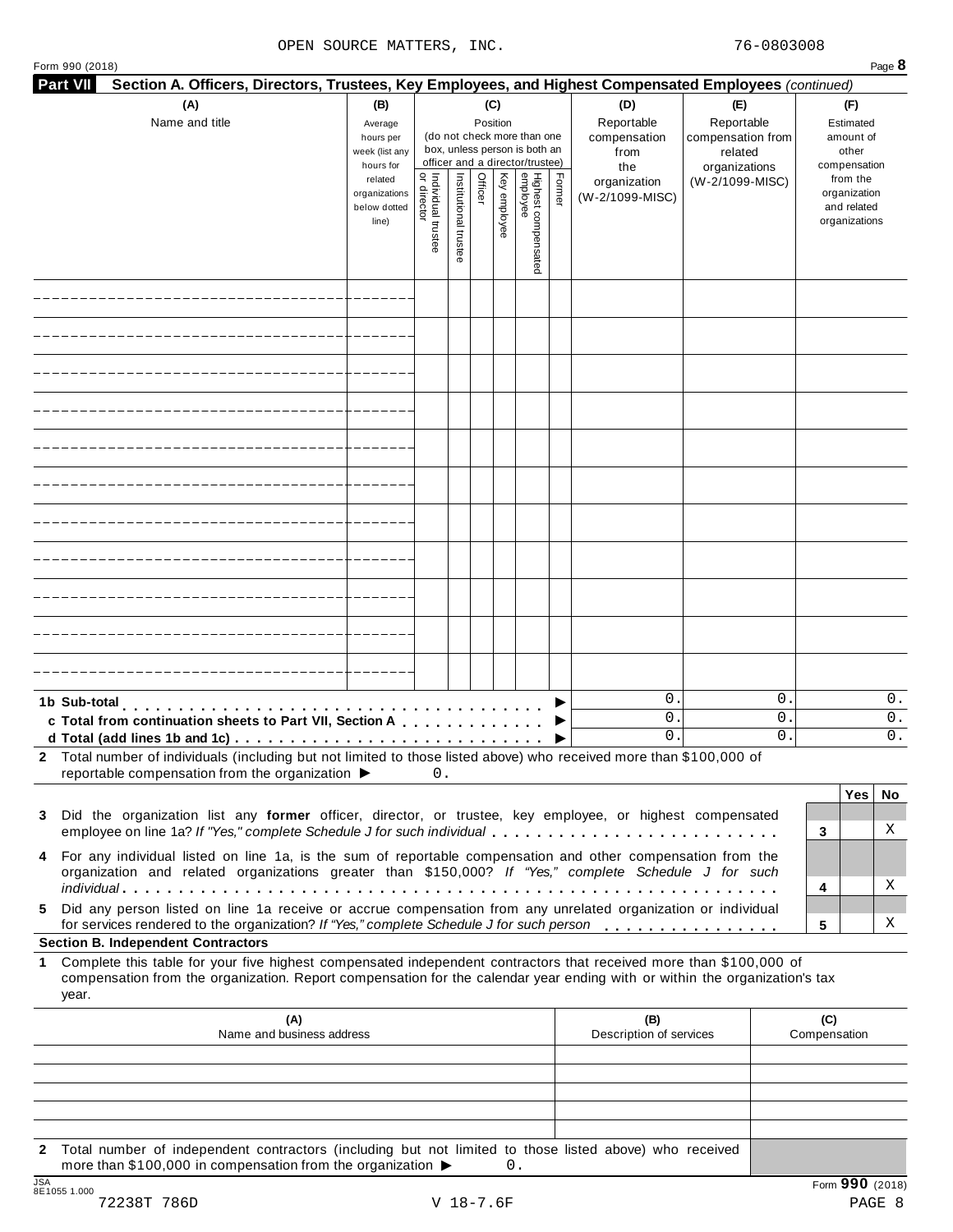|                                                                       | Check if Schedule O contains a response or note to any line in this Part VIII                                                                                                                                                              |                      |                                                    |                                         |                                                                  |
|-----------------------------------------------------------------------|--------------------------------------------------------------------------------------------------------------------------------------------------------------------------------------------------------------------------------------------|----------------------|----------------------------------------------------|-----------------------------------------|------------------------------------------------------------------|
|                                                                       |                                                                                                                                                                                                                                            | (A)<br>Total revenue | (B)<br>Related or<br>exempt<br>function<br>revenue | (C)<br>Unrelated<br>business<br>revenue | (D)<br>Revenue<br>excluded from tax<br>under sections<br>512-514 |
| 1a                                                                    | 1а<br>Federated campaigns                                                                                                                                                                                                                  |                      |                                                    |                                         |                                                                  |
| b                                                                     | 1 b<br>Membership dues                                                                                                                                                                                                                     |                      |                                                    |                                         |                                                                  |
| c                                                                     | 1с<br>Fundraising events <b>Fundraising</b>                                                                                                                                                                                                |                      |                                                    |                                         |                                                                  |
| d                                                                     | 1d<br>Related organizations <b>and the set of the set of the set of the set of the set of the set of the set of the set of the set of the set of the set of the set of the set of the set of the set of the set of the set of the set </b> |                      |                                                    |                                         |                                                                  |
| е                                                                     | 1е<br>Government grants (contributions)                                                                                                                                                                                                    |                      |                                                    |                                         |                                                                  |
| f                                                                     | All other contributions, gifts, grants,                                                                                                                                                                                                    |                      |                                                    |                                         |                                                                  |
|                                                                       | 1f<br>and similar amounts not included above                                                                                                                                                                                               |                      |                                                    |                                         |                                                                  |
| <b>Contributions, Gifts, Grants</b><br>and Other Similar Amounts<br>g | Noncash contributions included in lines 1a-1f: \$                                                                                                                                                                                          | $\mathbf 0$ .        |                                                    |                                         |                                                                  |
| h                                                                     | <b>Business Code</b>                                                                                                                                                                                                                       |                      |                                                    |                                         |                                                                  |
| Program Service Revenue<br>2a                                         | ADVERTISING INCOME                                                                                                                                                                                                                         | 46,739.              | 46,739.                                            |                                         |                                                                  |
| b                                                                     | EVENT REGISTRATION                                                                                                                                                                                                                         | 1,450.               | 1,450.                                             |                                         |                                                                  |
| C                                                                     | JOOMLA.COM AFFILIATE REVENUE                                                                                                                                                                                                               | 15,425.              | 15,425.                                            |                                         |                                                                  |
| d                                                                     | OTHER AFFILIATE REVENUE                                                                                                                                                                                                                    | 74,269.              | 74,269.                                            |                                         |                                                                  |
| e                                                                     | NON EVENT SPONSORSHIP                                                                                                                                                                                                                      | 91,501.              | 91,501.                                            |                                         |                                                                  |
| f                                                                     | All other program service revenue                                                                                                                                                                                                          | 12,424.              | 12,424.                                            |                                         |                                                                  |
| g                                                                     | ▸                                                                                                                                                                                                                                          | 241,808              |                                                    |                                         |                                                                  |
| 3                                                                     | Investment<br>(including<br>income<br>dividends,<br>interest,                                                                                                                                                                              |                      |                                                    |                                         |                                                                  |
|                                                                       |                                                                                                                                                                                                                                            | 1,442.               | 1,442.                                             |                                         |                                                                  |
| 4                                                                     | Income from investment of tax-exempt bond proceeds $\blacksquare$                                                                                                                                                                          | $\mathbf{0}$ .       |                                                    |                                         |                                                                  |
| 5                                                                     |                                                                                                                                                                                                                                            | $\mathbb O$ .        |                                                    |                                         |                                                                  |
|                                                                       | (i) Real<br>(ii) Personal                                                                                                                                                                                                                  |                      |                                                    |                                         |                                                                  |
| 6а                                                                    | Gross rents <b>contains a container</b>                                                                                                                                                                                                    |                      |                                                    |                                         |                                                                  |
| b                                                                     | Less: rental expenses                                                                                                                                                                                                                      |                      |                                                    |                                         |                                                                  |
| c                                                                     | Rental income or (loss)                                                                                                                                                                                                                    |                      |                                                    |                                         |                                                                  |
| d                                                                     | Net rental income or (loss) <b>interact in the set of the Contract of America</b> ▶                                                                                                                                                        | $\mathbf{0}$ .       |                                                    |                                         |                                                                  |
| 7а                                                                    | (i) Securities<br>(ii) Other<br>Gross amount from sales of                                                                                                                                                                                 |                      |                                                    |                                         |                                                                  |
|                                                                       | assets other than inventory                                                                                                                                                                                                                |                      |                                                    |                                         |                                                                  |
| b                                                                     | Less: cost or other basis                                                                                                                                                                                                                  |                      |                                                    |                                         |                                                                  |
|                                                                       | and sales expenses                                                                                                                                                                                                                         |                      |                                                    |                                         |                                                                  |
| с                                                                     |                                                                                                                                                                                                                                            |                      |                                                    |                                         |                                                                  |
| d                                                                     | Net gain or (loss) example a series and the series of the series of the series of the series of the series of                                                                                                                              | $\mathbf 0$ .        |                                                    |                                         |                                                                  |
| 8а                                                                    | Gross income from fundraising                                                                                                                                                                                                              |                      |                                                    |                                         |                                                                  |
|                                                                       | events (not including \$                                                                                                                                                                                                                   |                      |                                                    |                                         |                                                                  |
|                                                                       | of contributions reported on line 1c).                                                                                                                                                                                                     |                      |                                                    |                                         |                                                                  |
| Other Revenue                                                         | 0.<br>See Part IV, line 18 a                                                                                                                                                                                                               |                      |                                                    |                                         |                                                                  |
| b                                                                     | $0$ .<br>Less: direct expenses<br>$\mathbf{b}$                                                                                                                                                                                             | $\mathbf{0}$ .       |                                                    |                                         |                                                                  |
| c                                                                     | Net income or (loss) from fundraising events <u></u> ▶                                                                                                                                                                                     |                      |                                                    |                                         |                                                                  |
| 9а                                                                    | Gross income from gaming activities.<br>0.                                                                                                                                                                                                 |                      |                                                    |                                         |                                                                  |
|                                                                       | See Part IV, line 19 and such a set of the set of the set of the set of the set of the set of the set of the set of the set of the set of the set of the set of the set of the set of the set of the set of the set of the set<br>$0$ .    |                      |                                                    |                                         |                                                                  |
| b                                                                     | Less: direct expenses<br>$\mathbf{b}$<br>Net income or (loss) from gaming activities                                                                                                                                                       | $\mathbf{0}$ .       |                                                    |                                         |                                                                  |
| c                                                                     |                                                                                                                                                                                                                                            |                      |                                                    |                                         |                                                                  |
| 10a                                                                   | Gross sales of inventory, less<br>0.<br>returns and allowances and allowances                                                                                                                                                              |                      |                                                    |                                         |                                                                  |
|                                                                       | 0.                                                                                                                                                                                                                                         |                      |                                                    |                                         |                                                                  |
| b<br>c                                                                | Net income or (loss) from sales of inventory<br>▶                                                                                                                                                                                          | $\mathbf{0}$ .       |                                                    |                                         |                                                                  |
|                                                                       | Miscellaneous Revenue<br><b>Business Code</b>                                                                                                                                                                                              |                      |                                                    |                                         |                                                                  |
| 11a                                                                   | FEDERAL TAX REFUND                                                                                                                                                                                                                         | 5,908.               |                                                    |                                         | 5,908.                                                           |
| b                                                                     | the control of the control of the control of the control of the control of the control of                                                                                                                                                  |                      |                                                    |                                         |                                                                  |
| c                                                                     | the contract of the contract of the contract of the contract of the contract of                                                                                                                                                            |                      |                                                    |                                         |                                                                  |
| d                                                                     | All other revenue entering the set of the set of the set of the set of the set of the set of the set of the set of the set of the set of the set of the set of the set of the set of the set of the set of the set of the set              |                      |                                                    |                                         |                                                                  |
| е                                                                     |                                                                                                                                                                                                                                            | 5,908.               |                                                    |                                         |                                                                  |
| 12                                                                    |                                                                                                                                                                                                                                            | 249,158.             | 243,250.                                           |                                         | 5,908.                                                           |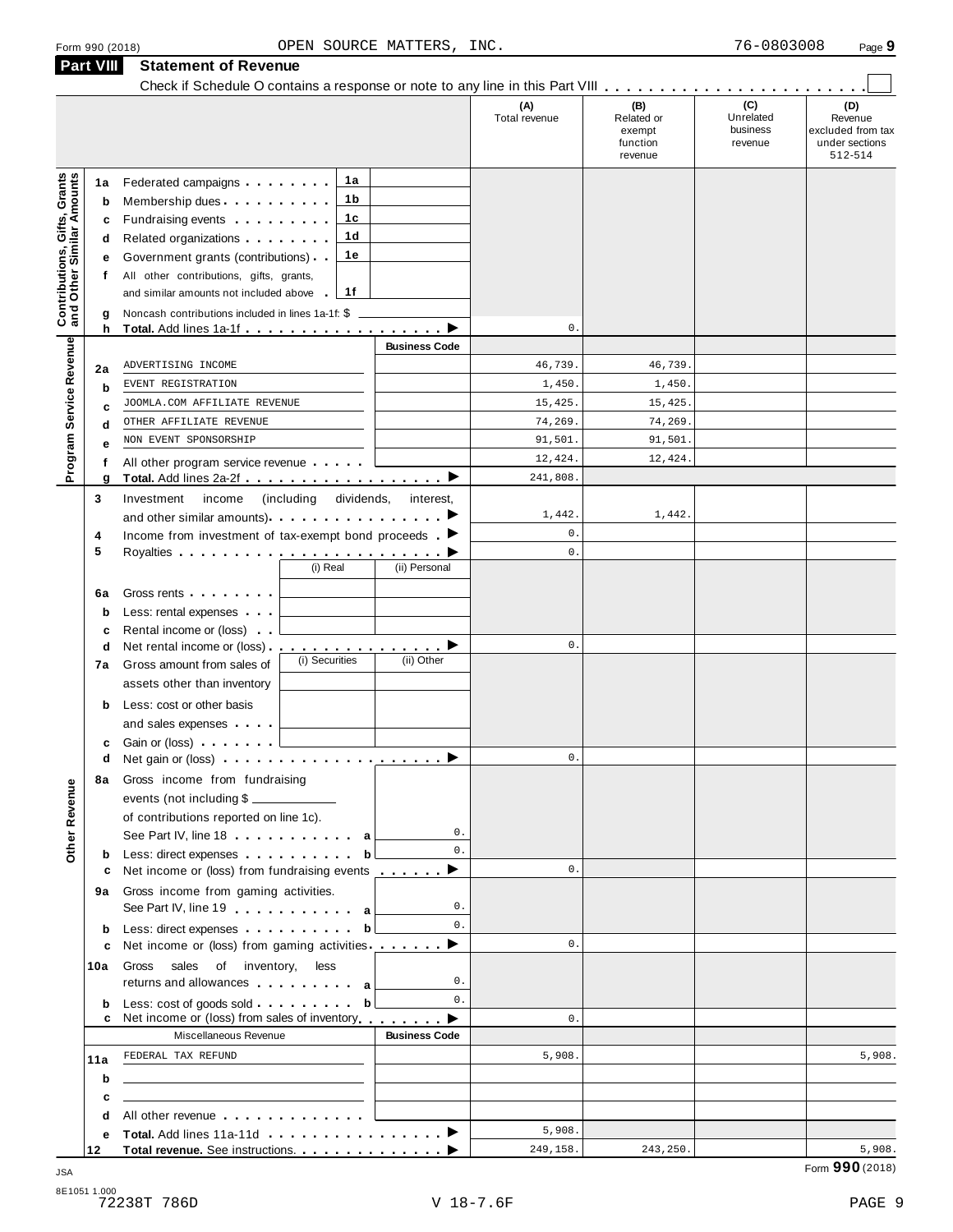|    | <b>Part IX</b> Statement of Functional Expenses                                                                                     |                       |                                    |                                           |                                |  |  |  |  |  |  |
|----|-------------------------------------------------------------------------------------------------------------------------------------|-----------------------|------------------------------------|-------------------------------------------|--------------------------------|--|--|--|--|--|--|
|    | Section 501(c)(3) and 501(c)(4) organizations must complete all columns. All other organizations must complete column (A).          |                       |                                    |                                           |                                |  |  |  |  |  |  |
|    |                                                                                                                                     |                       |                                    |                                           |                                |  |  |  |  |  |  |
|    | Do not include amounts reported on lines 6b, 7b,<br>8b, 9b, and 10b of Part VIII.                                                   | (A)<br>Total expenses | (B)<br>Program service<br>expenses | (C)<br>Management and<br>general expenses | (D)<br>Fundraising<br>expenses |  |  |  |  |  |  |
|    | 1 Grants and other assistance to domestic organizations                                                                             |                       |                                    |                                           |                                |  |  |  |  |  |  |
|    | and domestic governments. See Part IV, line 21                                                                                      | 0                     |                                    |                                           |                                |  |  |  |  |  |  |
|    | 2 Grants and other assistance to domestic                                                                                           |                       |                                    |                                           |                                |  |  |  |  |  |  |
|    | individuals. See Part IV, line 22                                                                                                   | $0$ .                 |                                    |                                           |                                |  |  |  |  |  |  |
|    | 3 Grants and other assistance to foreign                                                                                            |                       |                                    |                                           |                                |  |  |  |  |  |  |
|    | organizations, foreign governments, and foreign                                                                                     | 0.                    |                                    |                                           |                                |  |  |  |  |  |  |
|    | individuals. See Part IV, lines 15 and 16                                                                                           | $\Omega$ .            |                                    |                                           |                                |  |  |  |  |  |  |
|    | 4 Benefits paid to or for members                                                                                                   |                       |                                    |                                           |                                |  |  |  |  |  |  |
|    | 5 Compensation of current officers, directors,<br>trustees, and key employees                                                       | $0$ .                 |                                    |                                           |                                |  |  |  |  |  |  |
|    | 6 Compensation not included above, to disqualified                                                                                  |                       |                                    |                                           |                                |  |  |  |  |  |  |
|    | persons (as defined under section 4958(f)(1)) and                                                                                   |                       |                                    |                                           |                                |  |  |  |  |  |  |
|    | persons described in section 4958(c)(3)(B)                                                                                          | 0.                    |                                    |                                           |                                |  |  |  |  |  |  |
|    | 7 Other salaries and wages                                                                                                          | $\Omega$ .            |                                    |                                           |                                |  |  |  |  |  |  |
|    | 8 Pension plan accruals and contributions (include                                                                                  |                       |                                    |                                           |                                |  |  |  |  |  |  |
|    | section 401(k) and 403(b) employer contributions)                                                                                   | 0.<br>$\Omega$ .      |                                    |                                           |                                |  |  |  |  |  |  |
| 9  |                                                                                                                                     | $\Omega$ .            |                                    |                                           |                                |  |  |  |  |  |  |
| 10 |                                                                                                                                     |                       |                                    |                                           |                                |  |  |  |  |  |  |
| 11 | Fees for services (non-employees):                                                                                                  | 0.                    |                                    |                                           |                                |  |  |  |  |  |  |
|    | a Management                                                                                                                        | 15,049.               |                                    | 15,049.                                   |                                |  |  |  |  |  |  |
|    | b Legal and the contract of the contract of the contract of the contract of the contract of the contract of the                     | 17,782.               |                                    | 17,782.                                   |                                |  |  |  |  |  |  |
|    | c Accounting                                                                                                                        | 0.                    |                                    |                                           |                                |  |  |  |  |  |  |
|    | d Lobbying<br>.                                                                                                                     | $\mathbf 0$ .         |                                    |                                           |                                |  |  |  |  |  |  |
|    | e Professional fundraising services. See Part IV, line 17<br>f Investment management fees                                           | $\Omega$ .            |                                    |                                           |                                |  |  |  |  |  |  |
|    |                                                                                                                                     |                       |                                    |                                           |                                |  |  |  |  |  |  |
|    | <b>g</b> Other. (If line 11g amount exceeds 10% of line 25, column                                                                  | 0.                    |                                    |                                           |                                |  |  |  |  |  |  |
|    | (A) amount, list line 11g expenses on Schedule O.)<br>12 Advertising and promotion                                                  | 6, 268.               | 6, 268.                            |                                           |                                |  |  |  |  |  |  |
| 13 | Office expenses extensive and the set of the set of the set of the set of the set of the set of the set of the                      | 0.                    |                                    |                                           |                                |  |  |  |  |  |  |
| 14 | Information technology.                                                                                                             | $\mathbf 0$ .         |                                    |                                           |                                |  |  |  |  |  |  |
| 15 |                                                                                                                                     | $\mathbf 0$ .         |                                    |                                           |                                |  |  |  |  |  |  |
| 16 | Occupancy                                                                                                                           | 0.                    |                                    |                                           |                                |  |  |  |  |  |  |
|    | 17 Travel                                                                                                                           | 69,065.               | 69,065.                            |                                           |                                |  |  |  |  |  |  |
|    | 18 Payments of travel or entertainment expenses                                                                                     |                       |                                    |                                           |                                |  |  |  |  |  |  |
|    | for any federal, state, or local public officials                                                                                   | 0.                    |                                    |                                           |                                |  |  |  |  |  |  |
| 19 | Conferences, conventions, and meetings                                                                                              | 31,834.               | 31,834.                            |                                           |                                |  |  |  |  |  |  |
| 20 | Interest                                                                                                                            | 0.                    |                                    |                                           |                                |  |  |  |  |  |  |
| 21 | Payments to affiliates experience and the property of the set of the set of the set of the set of the set of the                    | 0.                    |                                    |                                           |                                |  |  |  |  |  |  |
| 22 | Depreciation, depletion, and amortization                                                                                           | 8,637.                | 8,637.                             |                                           |                                |  |  |  |  |  |  |
| 23 | Insurance ATCH 2                                                                                                                    | 249.                  |                                    | 249                                       |                                |  |  |  |  |  |  |
| 24 | Other expenses. Itemize expenses not covered                                                                                        |                       |                                    |                                           |                                |  |  |  |  |  |  |
|    | above (List miscellaneous expenses in line 24e. If                                                                                  |                       |                                    |                                           |                                |  |  |  |  |  |  |
|    | line 24e amount exceeds 10% of line 25, column                                                                                      |                       |                                    |                                           |                                |  |  |  |  |  |  |
|    | (A) amount, list line 24e expenses on Schedule O.)                                                                                  |                       |                                    |                                           |                                |  |  |  |  |  |  |
|    | <b>aBANK SERVICE CHARGES</b>                                                                                                        | 733.                  |                                    | 733                                       |                                |  |  |  |  |  |  |
|    | <b>b</b> PRINTING AND REPRODUCTION                                                                                                  | 2,434.<br>1,677.      | 2,434.                             | 1,677.                                    |                                |  |  |  |  |  |  |
|    | <b>CPOSTAGE AND MAILING SERVICE</b><br>dCODING AND DEVELOPMENT                                                                      | 24,868.               | 24,868.                            |                                           |                                |  |  |  |  |  |  |
|    |                                                                                                                                     | 9,417.                | 8,610.                             | 807.                                      |                                |  |  |  |  |  |  |
|    | e All other expenses                                                                                                                | 188,013.              | 151,716.                           | 36,297.                                   |                                |  |  |  |  |  |  |
|    | 25 Total functional expenses. Add lines 1 through 24e<br>26 Joint costs. Complete this line only if the                             |                       |                                    |                                           |                                |  |  |  |  |  |  |
|    | organization reported in column (B) joint costs<br>from a combined educational campaign and<br>fundraising solicitation. Check here |                       |                                    |                                           |                                |  |  |  |  |  |  |
|    | if<br>following SOP 98-2 (ASC 958-720)                                                                                              | 0.                    |                                    |                                           |                                |  |  |  |  |  |  |
|    |                                                                                                                                     |                       |                                    |                                           |                                |  |  |  |  |  |  |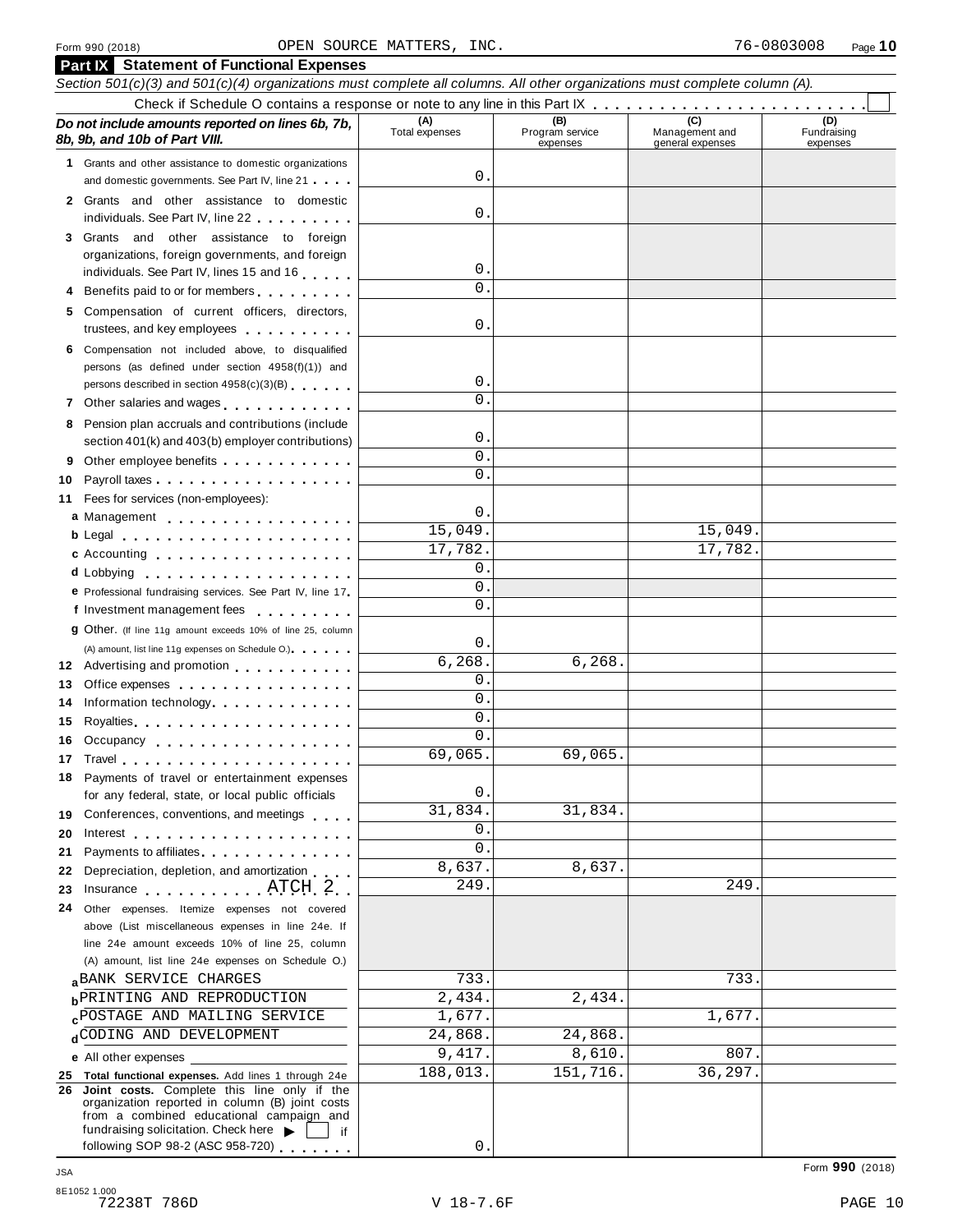| <br>г.<br>⊷<br>٠ |  |  |
|------------------|--|--|
|                  |  |  |

|                   | Part X | <b>Balance Sheet</b>                                                                                                                                                                                                                                                                                                                          |                          |                                   |                        |
|-------------------|--------|-----------------------------------------------------------------------------------------------------------------------------------------------------------------------------------------------------------------------------------------------------------------------------------------------------------------------------------------------|--------------------------|-----------------------------------|------------------------|
|                   |        |                                                                                                                                                                                                                                                                                                                                               |                          |                                   |                        |
|                   |        |                                                                                                                                                                                                                                                                                                                                               | (A)<br>Beginning of year |                                   | (B)<br>End of year     |
|                   | 1      |                                                                                                                                                                                                                                                                                                                                               | 324,991.                 | $\mathbf{1}$                      | $\overline{399,}$ 298. |
|                   | 2      |                                                                                                                                                                                                                                                                                                                                               | 0.                       | $\overline{2}$                    | 0.                     |
|                   | 3      |                                                                                                                                                                                                                                                                                                                                               | 0.                       | $\overline{3}$                    | 0.                     |
|                   | 4      |                                                                                                                                                                                                                                                                                                                                               | 0.                       | $\overline{\mathbf{4}}$           | 0.                     |
|                   | 5      | Loans and other receivables from current and former officers, directors,                                                                                                                                                                                                                                                                      |                          |                                   |                        |
|                   |        | trustees, key employees, and highest compensated employees.                                                                                                                                                                                                                                                                                   |                          |                                   |                        |
|                   | 6      | Complete Part II of Schedule L<br>Complete Part II of Schedule L<br>Loans and other receivables from other disqualified persons (as defined under section<br>$4958(f)(1)$ , persons described in section $4958(c)(3)(B)$ , and contributing employers<br>and sponsoring organizations of section $501(c)(9)$ voluntary employees' beneficiary | 0.1<br>0.                | 5                                 | 0.<br>0.               |
|                   |        | organizations (see instructions). Complete Part II of Schedule L                                                                                                                                                                                                                                                                              | 0.                       | $6\phantom{1}6$<br>$\overline{7}$ | $\overline{5,917.}$    |
| Assets            | 7      |                                                                                                                                                                                                                                                                                                                                               | 0.                       |                                   | 0.                     |
|                   | 8      | Inventories for sale or use enterprise and and all the context of the context of the context of the context of the context of the context of the context of the context of the context of the context of the context of the co                                                                                                                | 0.                       | 8                                 | 0.                     |
|                   | 9      |                                                                                                                                                                                                                                                                                                                                               |                          | 9                                 |                        |
|                   |        | 10a Land, buildings, and equipment: cost or<br>45,470.                                                                                                                                                                                                                                                                                        |                          |                                   |                        |
|                   |        | other basis. Complete Part VI of Schedule D<br>∣10a ∣<br>39,256.                                                                                                                                                                                                                                                                              | $14,851.$ 10c            |                                   | 6, 214.                |
|                   | 11     |                                                                                                                                                                                                                                                                                                                                               | 0.1                      | 11                                | 0.                     |
|                   | 12     | Investments - other securities. See Part IV, line 11                                                                                                                                                                                                                                                                                          | 0.1                      | 12                                | 0.                     |
|                   | 13     | Investments - program-related. See Part IV, line 11                                                                                                                                                                                                                                                                                           | 0.1                      | 13                                | 0.                     |
|                   | 14     |                                                                                                                                                                                                                                                                                                                                               | 0.1                      | 14                                | 0.                     |
|                   | 15     |                                                                                                                                                                                                                                                                                                                                               | 0.1                      | 15                                | 0.                     |
|                   | 16     | Total assets. Add lines 1 through 15 (must equal line 34)                                                                                                                                                                                                                                                                                     | 339,842.                 | 16                                | 411,429.               |
|                   | 17     | Accounts payable and accrued expenses                                                                                                                                                                                                                                                                                                         | 10,831.                  | 17                                | 21, 273.               |
|                   | 18     |                                                                                                                                                                                                                                                                                                                                               | 0.1                      | 18                                | 0.                     |
|                   | 19     |                                                                                                                                                                                                                                                                                                                                               | 0.1                      | 19                                | 0.                     |
|                   | 20     |                                                                                                                                                                                                                                                                                                                                               | 0.1                      | 20                                | 0.                     |
|                   | 21     | Escrow or custodial account liability. Complete Part IV of Schedule D                                                                                                                                                                                                                                                                         | 0.1                      | 21                                | 0.                     |
|                   | 22     | Loans and other payables to current and former officers, directors,                                                                                                                                                                                                                                                                           |                          |                                   |                        |
| Liabilities       |        | trustees, key employees, highest compensated employees, and                                                                                                                                                                                                                                                                                   |                          |                                   |                        |
|                   |        | disqualified persons. Complete Part II of Schedule L.                                                                                                                                                                                                                                                                                         |                          | 0.122                             | 0.                     |
|                   | 23     | Secured mortgages and notes payable to unrelated third parties                                                                                                                                                                                                                                                                                | 0.1                      | 23                                | 0.                     |
|                   | 24     | Unsecured notes and loans payable to unrelated third parties                                                                                                                                                                                                                                                                                  | 0.                       | 24                                | 0.                     |
|                   | 25     | Other liabilities (including federal income tax, payables to related third                                                                                                                                                                                                                                                                    |                          |                                   |                        |
|                   |        | parties, and other liabilities not included on lines 17-24). Complete Part X                                                                                                                                                                                                                                                                  |                          |                                   |                        |
|                   |        |                                                                                                                                                                                                                                                                                                                                               | 0.                       | 25                                | 0.                     |
|                   | 26     |                                                                                                                                                                                                                                                                                                                                               | 10, 831.                 | 26                                | 21, 273.               |
|                   |        | $\mathbf X$<br>Organizations that follow SFAS 117 (ASC 958), check here ▶<br>and<br>complete lines 27 through 29, and lines 33 and 34.                                                                                                                                                                                                        |                          |                                   |                        |
|                   | 27     | Unrestricted net assets                                                                                                                                                                                                                                                                                                                       | 329,011.                 | 27                                | 390,156.               |
|                   | 28     |                                                                                                                                                                                                                                                                                                                                               | 0.                       | 28                                | 0.                     |
|                   | 29     | Permanently restricted net assets entertainment of the set of the set of the set of the set of the set of the set of the set of the set of the set of the set of the set of the set of the set of the set of the set of the se                                                                                                                | 0.                       | 29                                | 0.                     |
| or Fund Balances  |        | Organizations that do not follow SFAS 117 (ASC 958), check here ▶<br>and<br>complete lines 30 through 34.                                                                                                                                                                                                                                     |                          |                                   |                        |
|                   | 30     | Capital stock or trust principal, or current funds                                                                                                                                                                                                                                                                                            |                          | 30                                |                        |
|                   | 31     | .<br>Paid-in or capital surplus, or land, building, or equipment fund<br>.                                                                                                                                                                                                                                                                    |                          | 31                                |                        |
|                   | 32     | Retained earnings, endowment, accumulated income, or other funds                                                                                                                                                                                                                                                                              |                          | 32                                |                        |
| <b>Net Assets</b> | 33     |                                                                                                                                                                                                                                                                                                                                               | 329,011.                 | 33                                | 390,156.               |
|                   | 34     | Total liabilities and net assets/fund balances                                                                                                                                                                                                                                                                                                | 339,842.                 | 34                                | 411,429.               |

Form **990** (2018)

Form 990 (2018)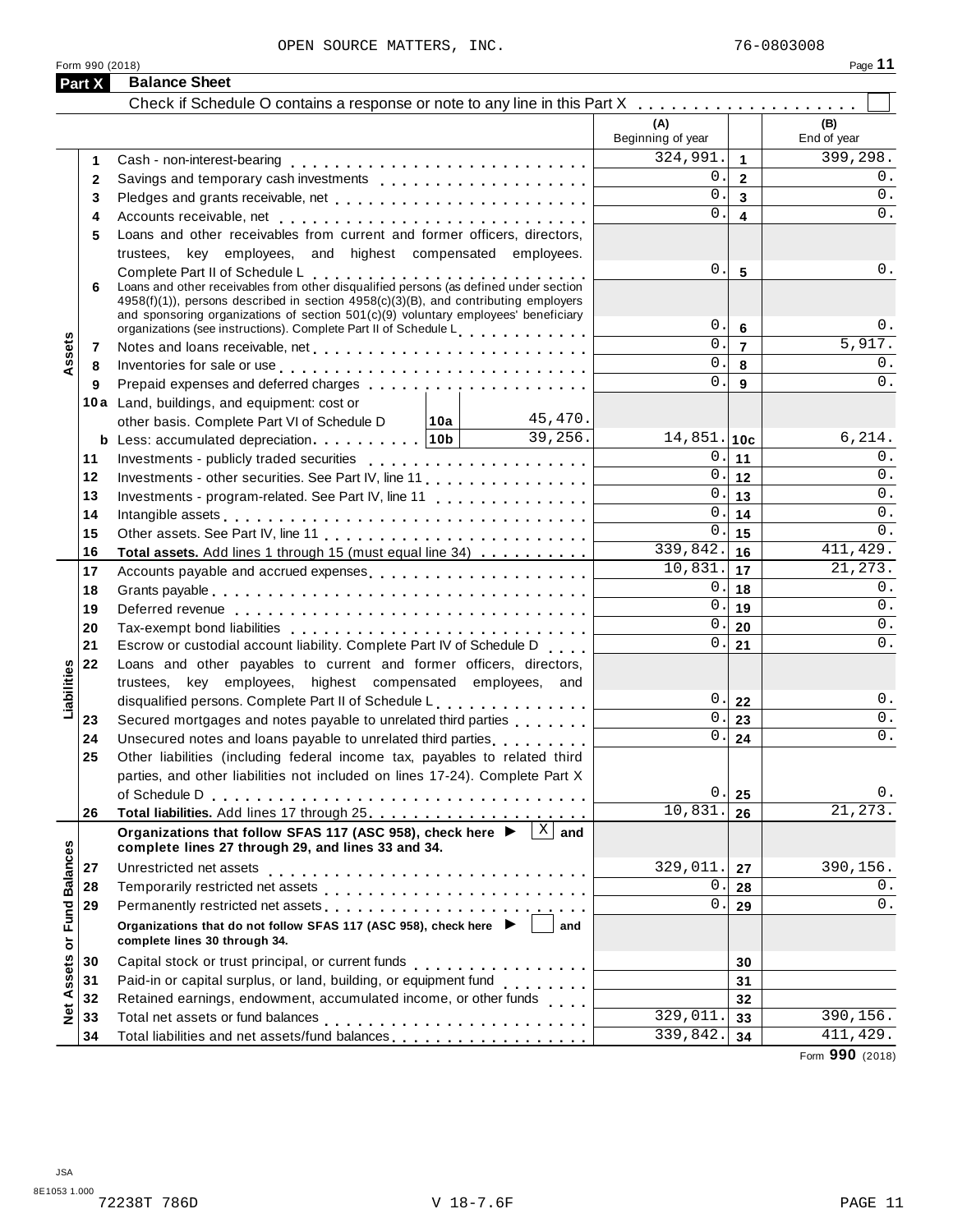OPEN SOURCE MATTERS, INC. 76-0803008

|                | Form 990 (2018)                                                                                                                                                                                                                                                                                                                                               |                         |    |           | Page 12   |
|----------------|---------------------------------------------------------------------------------------------------------------------------------------------------------------------------------------------------------------------------------------------------------------------------------------------------------------------------------------------------------------|-------------------------|----|-----------|-----------|
| Part XI        | <b>Reconciliation of Net Assets</b>                                                                                                                                                                                                                                                                                                                           |                         |    |           |           |
|                |                                                                                                                                                                                                                                                                                                                                                               |                         |    |           |           |
| 1              | Total revenue (must equal Part VIII, column (A), line 12)                                                                                                                                                                                                                                                                                                     | $\mathbf{1}$            |    | 249, 158. |           |
| 2              | Total expenses (must equal Part IX, column (A), line 25)                                                                                                                                                                                                                                                                                                      | $\mathbf{2}$            |    | 188,013.  |           |
| 3              |                                                                                                                                                                                                                                                                                                                                                               | $\overline{\mathbf{3}}$ |    | 61,145.   |           |
| 4              | Net assets or fund balances at beginning of year (must equal Part X, line 33, column (A))                                                                                                                                                                                                                                                                     | $\overline{\mathbf{4}}$ |    | 329,011.  |           |
| 5              |                                                                                                                                                                                                                                                                                                                                                               | 5                       |    |           | 0.        |
| 6              |                                                                                                                                                                                                                                                                                                                                                               | 6                       |    |           | 0.        |
| $\overline{7}$ |                                                                                                                                                                                                                                                                                                                                                               | $\overline{7}$          |    |           | $0$ .     |
| 8              |                                                                                                                                                                                                                                                                                                                                                               | 8                       |    |           | $0$ .     |
| 9              | Other changes in net assets or fund balances (explain in Schedule O)                                                                                                                                                                                                                                                                                          | 9                       |    |           | 0.        |
| 10             | Net assets or fund balances at end of year. Combine lines 3 through 9 (must equal Part X, line                                                                                                                                                                                                                                                                |                         |    |           |           |
|                |                                                                                                                                                                                                                                                                                                                                                               | 10                      |    | 390,156.  |           |
| Part XII       | <b>Financial Statements and Reporting</b>                                                                                                                                                                                                                                                                                                                     |                         |    |           |           |
|                |                                                                                                                                                                                                                                                                                                                                                               |                         |    |           |           |
| 1              | $x \mid$ Accrual<br>Accounting method used to prepare the Form 990:     Cash<br>Other<br>If the organization changed its method of accounting from a prior year or checked "Other," explain in<br>Schedule O.                                                                                                                                                 |                         |    | Yes       | <b>No</b> |
|                | 2a Were the organization's financial statements compiled or reviewed by an independent accountant?<br>If "Yes," check a box below to indicate whether the financial statements for the year were compiled or<br>reviewed on a separate basis, consolidated basis, or both:<br>Separate basis<br>Consolidated basis<br>Both consolidated and separate basis    |                         | 2a |           |           |
|                | <b>b</b> Were the organization's financial statements audited by an independent accountant?<br>If "Yes," check a box below to indicate whether the financial statements for the year were audited on a<br>separate basis, consolidated basis, or both:<br><b>Consolidated basis</b><br>Both consolidated and separate basis<br>Separate basis                 |                         | 2b |           |           |
|                | c If "Yes" to line 2a or 2b, does the organization have a committee that assumes responsibility for oversight<br>of the audit, review, or compilation of its financial statements and selection of an independent accountant?<br>If the organization changed either its oversight process or selection process during the tax year, explain in<br>Schedule O. |                         | 2c |           |           |
|                | 3a As a result of a federal award, was the organization required to undergo an audit or audits as set forth in                                                                                                                                                                                                                                                |                         | 3a |           |           |
|                | <b>b</b> If "Yes," did the organization undergo the required audit or audits? If the organization did not undergo the<br>required audit or audits, explain why in Schedule O and describe any steps taken to undergo such audits.                                                                                                                             |                         | 3b |           |           |

Form **990** (2018)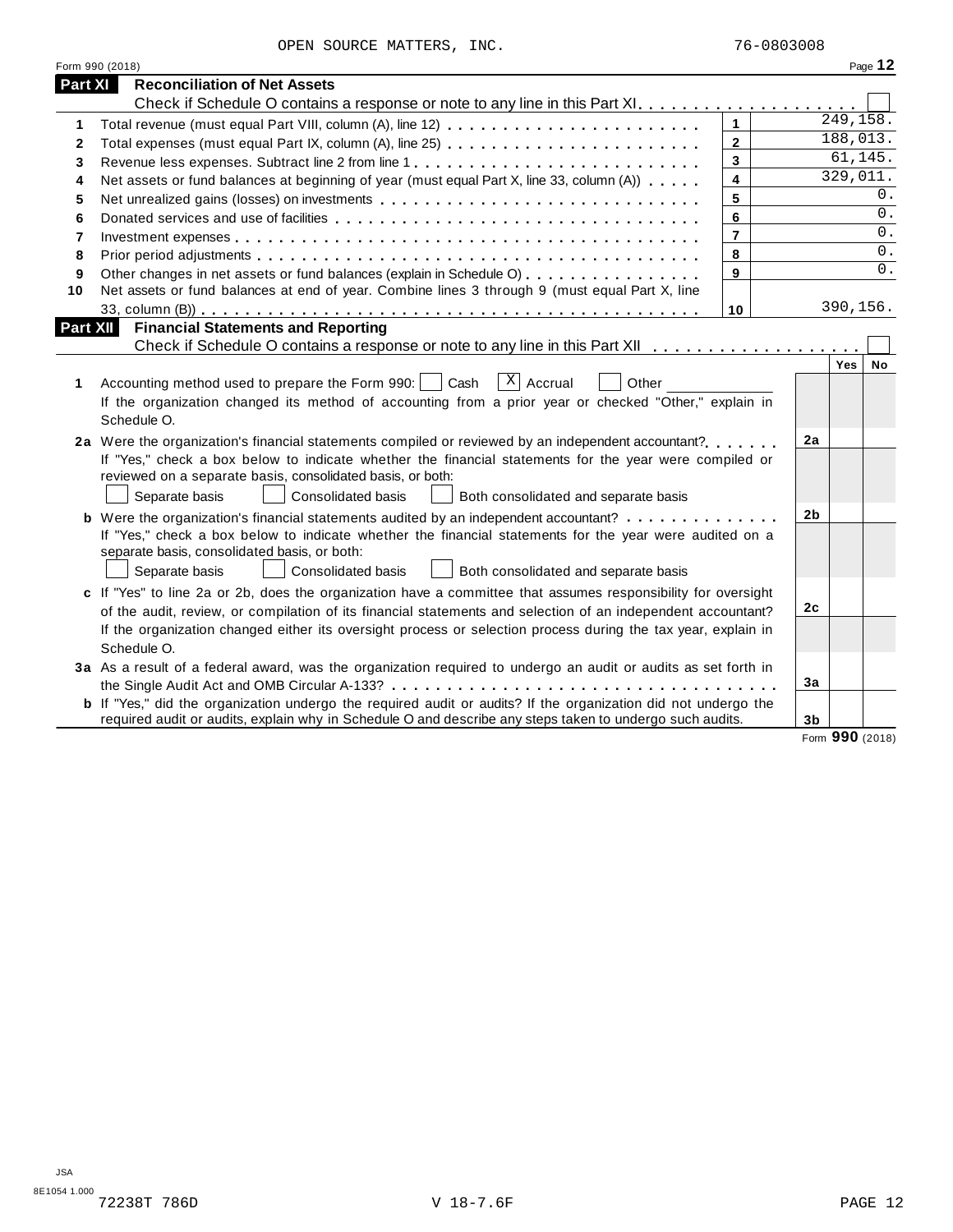| <b>SCHEDULE D</b> |  |
|-------------------|--|
| (Form 990)        |  |

# SCHEDULE D<br>
Supplemental Financial Statements<br>
Form 990)<br>
Part IV, line 6, 7, 8, 9, 10, 11a, 11b, 11c, 11d, 11e, 11f, 12a, or 12b.<br>
Part IV, line 6, 7, 8, 9, 10, 11a, 11b, 11c, 11d, 11e, 11f, 12a, or 12b.

|    |                                                             |                                                                                                                                                                                                                               | Part IV, line 6, 7, 8, 9, 10, 11a, 11b, 11c, 11d, 11e, 11f, 12a, or 12b.                                                                                                                                                       |                |            |                                                    |
|----|-------------------------------------------------------------|-------------------------------------------------------------------------------------------------------------------------------------------------------------------------------------------------------------------------------|--------------------------------------------------------------------------------------------------------------------------------------------------------------------------------------------------------------------------------|----------------|------------|----------------------------------------------------|
|    | Department of the Treasury                                  |                                                                                                                                                                                                                               | Attach to Form 990.<br>Go to www.irs.gov/Form990 for instructions and the latest information.                                                                                                                                  |                |            | <b>Open to Public</b><br><b>Inspection</b>         |
|    | <b>Internal Revenue Service</b><br>Name of the organization |                                                                                                                                                                                                                               |                                                                                                                                                                                                                                |                |            | <b>Employer identification number</b>              |
|    | OPEN SOURCE MATTERS, INC.                                   |                                                                                                                                                                                                                               |                                                                                                                                                                                                                                |                | 76-0803008 |                                                    |
|    | Part I                                                      |                                                                                                                                                                                                                               | Organizations Maintaining Donor Advised Funds or Other Similar Funds or Accounts.                                                                                                                                              |                |            |                                                    |
|    |                                                             |                                                                                                                                                                                                                               | Complete if the organization answered "Yes" on Form 990, Part IV, line 6.                                                                                                                                                      |                |            |                                                    |
|    |                                                             |                                                                                                                                                                                                                               | (a) Donor advised funds                                                                                                                                                                                                        |                |            | (b) Funds and other accounts                       |
| 1  |                                                             | Total number at end of year entitled as a set of the set of the set of the set of the set of the set of the set of the set of the set of the set of the set of the set of the set of the set of the set of the set of the set |                                                                                                                                                                                                                                |                |            |                                                    |
| 2  |                                                             | Aggregate value of contributions to (during year)                                                                                                                                                                             |                                                                                                                                                                                                                                |                |            |                                                    |
|    |                                                             | Aggregate value of grants from (during year)                                                                                                                                                                                  |                                                                                                                                                                                                                                |                |            |                                                    |
|    |                                                             | Aggregate value at end of year                                                                                                                                                                                                |                                                                                                                                                                                                                                |                |            |                                                    |
|    |                                                             |                                                                                                                                                                                                                               | Did the organization inform all donors and donor advisors in writing that the assets held in donor advised                                                                                                                     |                |            |                                                    |
|    |                                                             |                                                                                                                                                                                                                               | funds are the organization's property, subject to the organization's exclusive legal control?                                                                                                                                  |                |            | <b>Yes</b><br>No                                   |
|    |                                                             |                                                                                                                                                                                                                               | Did the organization inform all grantees, donors, and donor advisors in writing that grant funds can be used                                                                                                                   |                |            |                                                    |
|    |                                                             |                                                                                                                                                                                                                               | only for charitable purposes and not for the benefit of the donor or donor advisor, or for any other purpose                                                                                                                   |                |            |                                                    |
|    |                                                             |                                                                                                                                                                                                                               |                                                                                                                                                                                                                                |                |            | <b>Yes</b><br>No.                                  |
|    | Part II                                                     | <b>Conservation Easements.</b>                                                                                                                                                                                                |                                                                                                                                                                                                                                |                |            |                                                    |
|    |                                                             |                                                                                                                                                                                                                               | Complete if the organization answered "Yes" on Form 990, Part IV, line 7.                                                                                                                                                      |                |            |                                                    |
|    |                                                             |                                                                                                                                                                                                                               | Purpose(s) of conservation easements held by the organization (check all that apply).                                                                                                                                          |                |            |                                                    |
|    |                                                             | Preservation of land for public use (e.g., recreation or education)                                                                                                                                                           |                                                                                                                                                                                                                                |                |            | Preservation of a historically important land area |
|    |                                                             | Protection of natural habitat                                                                                                                                                                                                 |                                                                                                                                                                                                                                |                |            | Preservation of a certified historic structure     |
|    |                                                             | Preservation of open space                                                                                                                                                                                                    |                                                                                                                                                                                                                                |                |            |                                                    |
|    |                                                             |                                                                                                                                                                                                                               | Complete lines 2a through 2d if the organization held a qualified conservation contribution in the form of a conservation                                                                                                      |                |            |                                                    |
|    |                                                             | easement on the last day of the tax year.                                                                                                                                                                                     |                                                                                                                                                                                                                                |                |            | Held at the End of the Tax Year                    |
| a  |                                                             |                                                                                                                                                                                                                               |                                                                                                                                                                                                                                | 2a             |            |                                                    |
| b  |                                                             |                                                                                                                                                                                                                               | Total acreage restricted by conservation easements                                                                                                                                                                             | 2b             |            |                                                    |
| c  |                                                             |                                                                                                                                                                                                                               | Number of conservation easements on a certified historic structure included in (a)                                                                                                                                             | 2 <sub>c</sub> |            |                                                    |
| d  |                                                             |                                                                                                                                                                                                                               | Number of conservation easements included in (c) acquired after 7/25/06, and not on a                                                                                                                                          |                |            |                                                    |
|    |                                                             |                                                                                                                                                                                                                               |                                                                                                                                                                                                                                | 2d             |            |                                                    |
|    |                                                             |                                                                                                                                                                                                                               | Number of conservation easements modified, transferred, released, extinguished, or terminated by the organization during the                                                                                                   |                |            |                                                    |
|    | tax year $\blacktriangleright$ _                            |                                                                                                                                                                                                                               |                                                                                                                                                                                                                                |                |            |                                                    |
|    |                                                             |                                                                                                                                                                                                                               | Number of states where property subject to conservation easement is located ▶ __________                                                                                                                                       |                |            |                                                    |
|    |                                                             |                                                                                                                                                                                                                               | Does the organization have a written policy regarding the periodic monitoring, inspection, handling of                                                                                                                         |                |            |                                                    |
|    |                                                             |                                                                                                                                                                                                                               | violations, and enforcement of the conservation easements it holds?                                                                                                                                                            |                |            | Yes<br><b>No</b>                                   |
|    |                                                             |                                                                                                                                                                                                                               | Staff and volunteer hours devoted to monitoring, inspecting, handling of violations, and enforcing conservation easements during the year                                                                                      |                |            |                                                    |
|    |                                                             |                                                                                                                                                                                                                               |                                                                                                                                                                                                                                |                |            |                                                    |
|    |                                                             |                                                                                                                                                                                                                               | Amount of expenses incurred in monitoring, inspecting, handling of violations, and enforcing conservation easements during the year                                                                                            |                |            |                                                    |
|    |                                                             |                                                                                                                                                                                                                               |                                                                                                                                                                                                                                |                |            |                                                    |
|    |                                                             |                                                                                                                                                                                                                               | Does each conservation easement reported on line 2(d) above satisfy the requirements of section 170(h)(4)(B)(i)                                                                                                                |                |            |                                                    |
|    |                                                             |                                                                                                                                                                                                                               |                                                                                                                                                                                                                                |                |            | <b>No</b><br><b>Yes</b>                            |
|    |                                                             |                                                                                                                                                                                                                               | In Part XIII, describe how the organization reports conservation easements in its revenue and expense statement, and                                                                                                           |                |            |                                                    |
|    |                                                             |                                                                                                                                                                                                                               | balance sheet, and include, if applicable, the text of the footnote to the organization's financial statements that describes the                                                                                              |                |            |                                                    |
|    |                                                             | organization's accounting for conservation easements.                                                                                                                                                                         |                                                                                                                                                                                                                                |                |            |                                                    |
|    |                                                             |                                                                                                                                                                                                                               | Part III Organizations Maintaining Collections of Art, Historical Treasures, or Other Similar Assets.                                                                                                                          |                |            |                                                    |
|    |                                                             |                                                                                                                                                                                                                               | Complete if the organization answered "Yes" on Form 990, Part IV, line 8.                                                                                                                                                      |                |            |                                                    |
| 1a |                                                             |                                                                                                                                                                                                                               | If the organization elected, as permitted under SFAS 116 (ASC 958), not to report in its revenue statement and balance sheet works of art, historical treasures, or other similar assets held for public exhibition, education |                |            |                                                    |
|    |                                                             |                                                                                                                                                                                                                               | public service, provide, in Part XIII, the text of the footnote to its financial statements that describes these items.                                                                                                        |                |            |                                                    |
| b  |                                                             |                                                                                                                                                                                                                               | If the organization elected, as permitted under SFAS 116 (ASC 958), to report in its revenue statement and balance sheet                                                                                                       |                |            |                                                    |
|    |                                                             |                                                                                                                                                                                                                               | works of art, historical treasures, or other similar assets held for public exhibition, education, or research in furtherance of                                                                                               |                |            |                                                    |
|    |                                                             | public service, provide the following amounts relating to these items:                                                                                                                                                        |                                                                                                                                                                                                                                |                |            |                                                    |
|    |                                                             |                                                                                                                                                                                                                               |                                                                                                                                                                                                                                |                |            |                                                    |
|    |                                                             |                                                                                                                                                                                                                               |                                                                                                                                                                                                                                |                |            | $\triangleright$ \$                                |
| 2  |                                                             |                                                                                                                                                                                                                               | If the organization received or held works of art, historical treasures, or other similar assets for financial gain, provide the                                                                                               |                |            |                                                    |
|    |                                                             |                                                                                                                                                                                                                               | following amounts required to be reported under SFAS 116 (ASC 958) relating to these items:                                                                                                                                    |                |            |                                                    |

| For Paperwork Reduction Act Notice, see the Instructions for Form 990.                      | Schedule D (Form 990) 2018 |
|---------------------------------------------------------------------------------------------|----------------------------|
|                                                                                             |                            |
|                                                                                             |                            |
| following amounts required to be reported under SFAS 116 (ASC 958) relating to these items: |                            |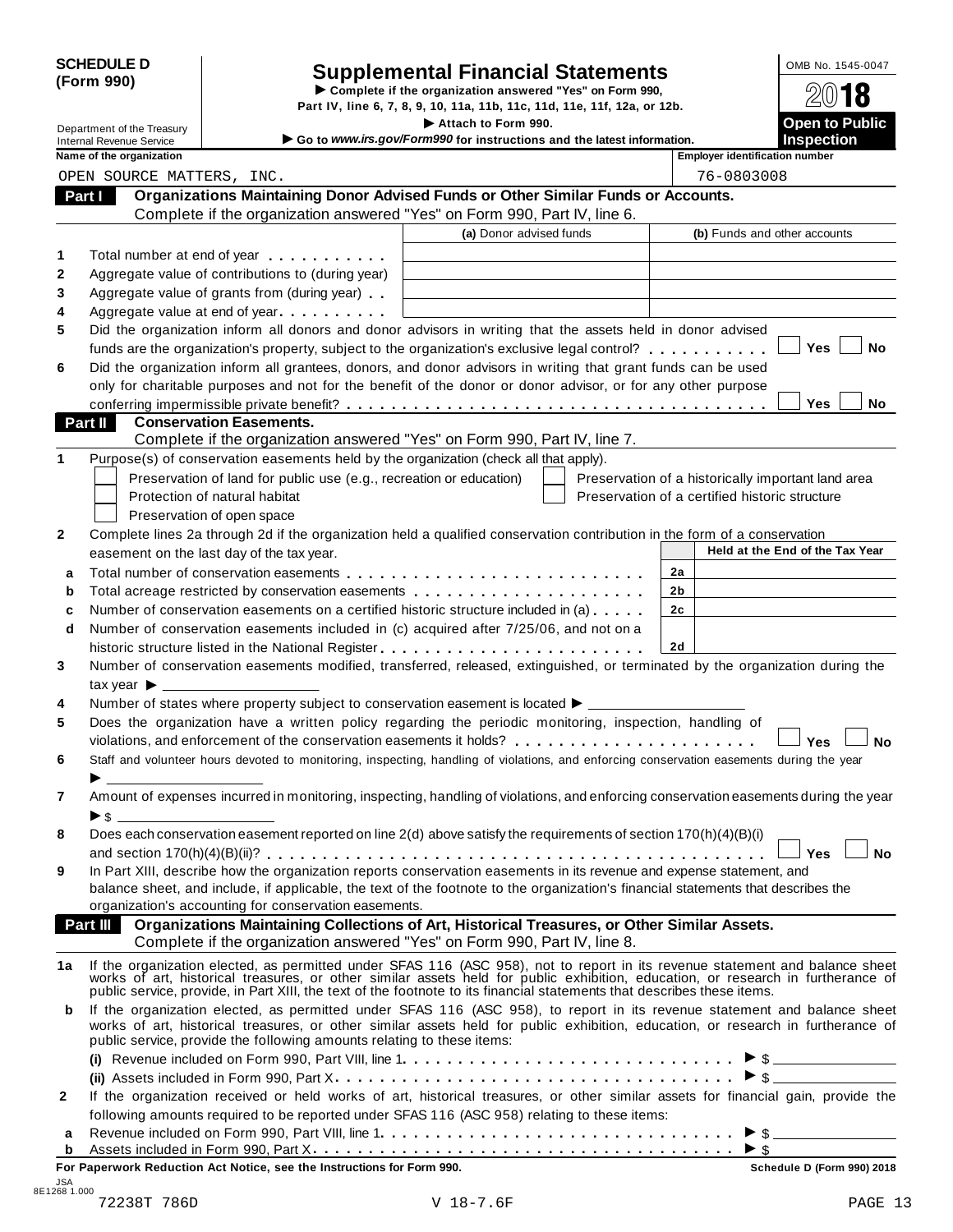OPEN SOURCE MATTERS, INC.

|        | Schedule D (Form 990) 2018                                                                                                                                                                                                     |                         |                |                         |                           |                      |                     |     | Page 2    |
|--------|--------------------------------------------------------------------------------------------------------------------------------------------------------------------------------------------------------------------------------|-------------------------|----------------|-------------------------|---------------------------|----------------------|---------------------|-----|-----------|
|        | Part III Organizations Maintaining Collections of Art, Historical Treasures, or Other Similar Assets (continued)                                                                                                               |                         |                |                         |                           |                      |                     |     |           |
| 3      | Using the organization's acquisition, accession, and other records, check any of the following that are a significant use of its                                                                                               |                         |                |                         |                           |                      |                     |     |           |
|        | collection items (check all that apply):                                                                                                                                                                                       |                         |                |                         |                           |                      |                     |     |           |
| a      | Public exhibition                                                                                                                                                                                                              |                         | d              |                         | Loan or exchange programs |                      |                     |     |           |
| b      | Scholarly research                                                                                                                                                                                                             |                         | е              |                         |                           |                      |                     |     |           |
| C      | Preservation for future generations                                                                                                                                                                                            |                         |                |                         |                           |                      |                     |     |           |
| 4      | Provide a description of the organization's collections and explain how they further the organization's exempt purpose in Part                                                                                                 |                         |                |                         |                           |                      |                     |     |           |
|        | XIII.                                                                                                                                                                                                                          |                         |                |                         |                           |                      |                     |     |           |
| 5      | During the year, did the organization solicit or receive donations of art, historical treasures, or other similar                                                                                                              |                         |                |                         |                           |                      |                     |     |           |
|        | assets to be sold to raise funds rather than to be maintained as part of the organization's collection?                                                                                                                        |                         |                |                         |                           |                      | <b>Yes</b>          |     | No        |
|        | <b>Escrow and Custodial Arrangements.</b><br>Part IV                                                                                                                                                                           |                         |                |                         |                           |                      |                     |     |           |
|        | Complete if the organization answered "Yes" on Form 990, Part IV, line 9, or reported an amount on Form                                                                                                                        |                         |                |                         |                           |                      |                     |     |           |
|        | 990, Part X, line 21.                                                                                                                                                                                                          |                         |                |                         |                           |                      |                     |     |           |
|        | 1a Is the organization an agent, trustee, custodian or other intermediary for contributions or other assets not                                                                                                                |                         |                |                         |                           |                      |                     |     |           |
|        |                                                                                                                                                                                                                                |                         |                |                         |                           |                      | Yes                 |     | No        |
|        | If "Yes," explain the arrangement in Part XIII and complete the following table:                                                                                                                                               |                         |                |                         |                           |                      |                     |     |           |
|        |                                                                                                                                                                                                                                |                         |                |                         |                           | Amount               |                     |     |           |
| c      |                                                                                                                                                                                                                                |                         |                | 1c                      |                           |                      |                     |     |           |
| d      |                                                                                                                                                                                                                                |                         |                | 1 <sub>d</sub>          |                           |                      |                     |     |           |
| e      |                                                                                                                                                                                                                                |                         |                | 1e                      |                           |                      |                     |     |           |
| f      | Ending balance enterpreteration of the contract of the contract of the contract of the contract of the contract of the contract of the contract of the contract of the contract of the contract of the contract of the contrac |                         |                | 1f                      |                           |                      |                     |     |           |
| 2a     | Did the organization include an amount on Form 990, Part X, line 21, for escrow or custodial account liability?                                                                                                                |                         |                |                         |                           |                      | Yes                 |     | <b>No</b> |
|        | b If "Yes," explain the arrangement in Part XIII. Check here if the explanation has been provided on Part XIII                                                                                                                 |                         |                |                         |                           |                      |                     |     |           |
|        | <b>Part V</b><br><b>Endowment Funds.</b><br>Complete if the organization answered "Yes" on Form 990, Part IV, line 10.                                                                                                         |                         |                |                         |                           |                      |                     |     |           |
|        |                                                                                                                                                                                                                                | (a) Current year        | (b) Prior year | (c) Two years back      |                           | (d) Three years back | (e) Four years back |     |           |
|        |                                                                                                                                                                                                                                |                         |                |                         |                           |                      |                     |     |           |
| 1a     | Beginning of year balance                                                                                                                                                                                                      |                         |                |                         |                           |                      |                     |     |           |
| b      | Contributions                                                                                                                                                                                                                  |                         |                |                         |                           |                      |                     |     |           |
|        | Net investment earnings, gains,                                                                                                                                                                                                |                         |                |                         |                           |                      |                     |     |           |
|        |                                                                                                                                                                                                                                |                         |                |                         |                           |                      |                     |     |           |
|        | Grants or scholarships <b>Container</b>                                                                                                                                                                                        |                         |                |                         |                           |                      |                     |     |           |
| е      | Other expenditures for facilities                                                                                                                                                                                              |                         |                |                         |                           |                      |                     |     |           |
|        | and programs $\ldots \ldots \ldots$                                                                                                                                                                                            |                         |                |                         |                           |                      |                     |     |           |
|        | Administrative expenses                                                                                                                                                                                                        |                         |                |                         |                           |                      |                     |     |           |
| g<br>2 | Provide the estimated percentage of the current year end balance (line 1g, column (a)) held as:                                                                                                                                |                         |                |                         |                           |                      |                     |     |           |
| a      | Board designated or quasi-endowment ▶                                                                                                                                                                                          |                         | $\%$           |                         |                           |                      |                     |     |           |
| b      | Permanent endowment >                                                                                                                                                                                                          | ℅                       |                |                         |                           |                      |                     |     |           |
| c      | Temporarily restricted endowment ▶                                                                                                                                                                                             | %                       |                |                         |                           |                      |                     |     |           |
|        | The percentages on lines 2a, 2b, and 2c should equal 100%.                                                                                                                                                                     |                         |                |                         |                           |                      |                     |     |           |
|        | 3a Are there endowment funds not in the possession of the organization that are held and administered for the                                                                                                                  |                         |                |                         |                           |                      |                     |     |           |
|        | organization by:                                                                                                                                                                                                               |                         |                |                         |                           |                      |                     | Yes | No        |
|        |                                                                                                                                                                                                                                |                         |                |                         |                           |                      | 3a(i)               |     |           |
|        |                                                                                                                                                                                                                                |                         |                |                         |                           |                      | 3a(ii)              |     |           |
|        | If "Yes" on line 3a(ii), are the related organizations listed as required on Schedule R?                                                                                                                                       |                         |                |                         |                           |                      | 3b                  |     |           |
| 4      | Describe in Part XIII the intended uses of the organization's endowment funds.                                                                                                                                                 |                         |                |                         |                           |                      |                     |     |           |
|        | Land, Buildings, and Equipment.<br><b>Part VI</b><br>Complete if the organization answered "Yes" on Form 990, Part IV, line 11a. See Form 990, Part X, line 10.                                                                |                         |                |                         |                           |                      |                     |     |           |
|        | Description of property                                                                                                                                                                                                        | (a) Cost or other basis |                | (b) Cost or other basis | (c) Accumulated           |                      | (d) Book value      |     |           |
|        |                                                                                                                                                                                                                                |                         | (investment)   | (other)                 | depreciation              |                      |                     |     |           |
|        |                                                                                                                                                                                                                                |                         |                |                         |                           |                      |                     |     |           |
| b      | Buildings                                                                                                                                                                                                                      |                         |                |                         |                           |                      |                     |     |           |
| C      | Leasehold improvements <b>Leasehold</b> improvements                                                                                                                                                                           |                         | 45,470.        | 45,470.                 |                           | 39,256.              |                     |     | 6,214.    |
| d      | Equipment                                                                                                                                                                                                                      |                         |                |                         |                           |                      |                     |     |           |
| е      | Total. Add lines 1a through 1e. (Column (d) must equal Form 990, Part X, column (B), line 10c.),                                                                                                                               |                         |                |                         |                           |                      |                     |     | 6,214.    |
|        |                                                                                                                                                                                                                                |                         |                |                         |                           |                      |                     |     |           |

**Schedule D (Form 990) 2018**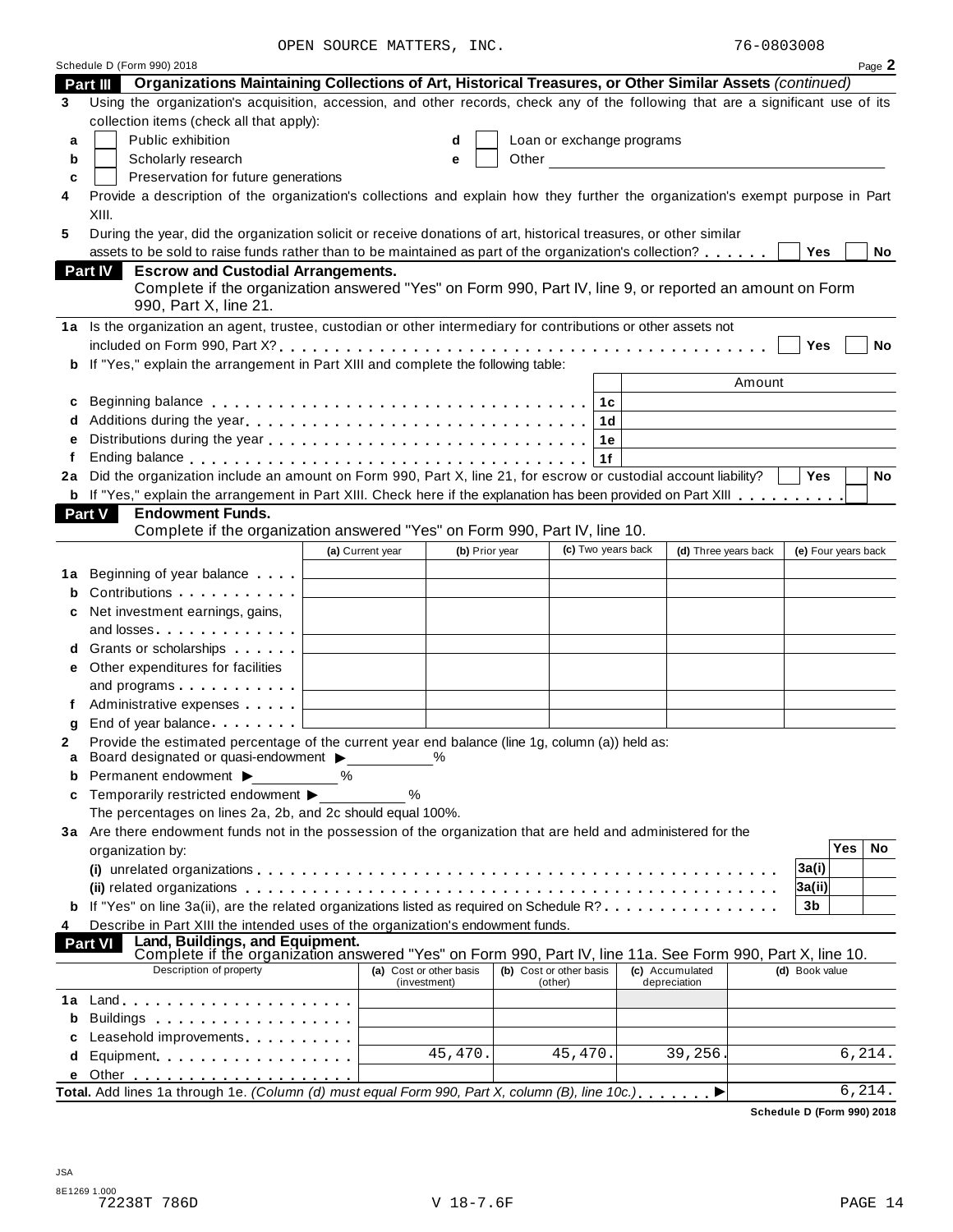|                             | <b>Investments - Other Securities.</b>                                                   |                 |                                                                                                                                        |
|-----------------------------|------------------------------------------------------------------------------------------|-----------------|----------------------------------------------------------------------------------------------------------------------------------------|
|                             | (a) Description of security or category                                                  | (b) Book value  | Complete if the organization answered "Yes" on Form 990, Part IV, line 11b. See Form 990, Part X, line 12.<br>(c) Method of valuation: |
|                             | (including name of security)                                                             |                 | Cost or end-of-year market value                                                                                                       |
|                             | (1) Financial derivatives                                                                |                 |                                                                                                                                        |
|                             | (2) Closely-held equity interests [1] [1] Closely-held equity interests                  |                 |                                                                                                                                        |
|                             | $(3)$ Other $(3)$                                                                        |                 |                                                                                                                                        |
| (A)<br>(B)                  |                                                                                          |                 |                                                                                                                                        |
| (C)                         |                                                                                          |                 |                                                                                                                                        |
| (D)                         |                                                                                          |                 |                                                                                                                                        |
| (E)                         |                                                                                          |                 |                                                                                                                                        |
| (F)                         |                                                                                          |                 |                                                                                                                                        |
| (G)                         |                                                                                          |                 |                                                                                                                                        |
| (H)                         |                                                                                          |                 |                                                                                                                                        |
|                             | Total. (Column (b) must equal Form 990, Part X, col. (B) line 12.) $\blacktriangleright$ |                 |                                                                                                                                        |
| <b>Part VIII</b>            | <b>Investments - Program Related.</b>                                                    |                 | Complete if the organization answered "Yes" on Form 990, Part IV, line 11c. See Form 990, Part X, line 13.                             |
|                             | (a) Description of investment                                                            | (b) Book value  | (c) Method of valuation:                                                                                                               |
|                             |                                                                                          |                 | Cost or end-of-year market value                                                                                                       |
| (1)                         |                                                                                          |                 |                                                                                                                                        |
| (2)                         |                                                                                          |                 |                                                                                                                                        |
| (3)                         |                                                                                          |                 |                                                                                                                                        |
| (4)                         |                                                                                          |                 |                                                                                                                                        |
| (5)                         |                                                                                          |                 |                                                                                                                                        |
| (6)                         |                                                                                          |                 |                                                                                                                                        |
| (7)                         |                                                                                          |                 |                                                                                                                                        |
| (8)                         |                                                                                          |                 |                                                                                                                                        |
| (9)                         | Total. (Column (b) must equal Form 990, Part X, col. (B) line 13.) $\blacktriangleright$ |                 |                                                                                                                                        |
|                             | Other Assets.                                                                            |                 |                                                                                                                                        |
|                             |                                                                                          |                 |                                                                                                                                        |
|                             |                                                                                          |                 |                                                                                                                                        |
| Part IX                     |                                                                                          | (a) Description | Complete if the organization answered "Yes" on Form 990, Part IV, line 11d. See Form 990, Part X, line 15.<br>(b) Book value           |
|                             |                                                                                          |                 |                                                                                                                                        |
| (1)<br>(2)                  |                                                                                          |                 |                                                                                                                                        |
|                             |                                                                                          |                 |                                                                                                                                        |
|                             |                                                                                          |                 |                                                                                                                                        |
|                             |                                                                                          |                 |                                                                                                                                        |
| (3)<br>(4)<br>(5)<br>(6)    |                                                                                          |                 |                                                                                                                                        |
|                             |                                                                                          |                 |                                                                                                                                        |
|                             |                                                                                          |                 |                                                                                                                                        |
|                             |                                                                                          |                 |                                                                                                                                        |
| (7)<br>(8)<br>(9)<br>Part X | <b>Other Liabilities.</b>                                                                |                 | ▶                                                                                                                                      |
|                             | line 25.                                                                                 |                 | Complete if the organization answered "Yes" on Form 990, Part IV, line 11e or 11f. See Form 990, Part X,                               |
|                             | (a) Description of liability                                                             | (b) Book value  |                                                                                                                                        |
|                             | (1) Federal income taxes                                                                 |                 |                                                                                                                                        |
|                             |                                                                                          |                 |                                                                                                                                        |
| (2)                         |                                                                                          |                 |                                                                                                                                        |
|                             |                                                                                          |                 |                                                                                                                                        |
| (3)<br>(4)<br>(5)           |                                                                                          |                 |                                                                                                                                        |
| (6)                         |                                                                                          |                 |                                                                                                                                        |
| (7)                         |                                                                                          |                 |                                                                                                                                        |
| 1.<br>(8)<br>(9)            |                                                                                          |                 |                                                                                                                                        |

organization's liability for uncertain tax positions under FIN 48 (ASC 740). Check here ifthe text of the footnote has been provided in Part XIII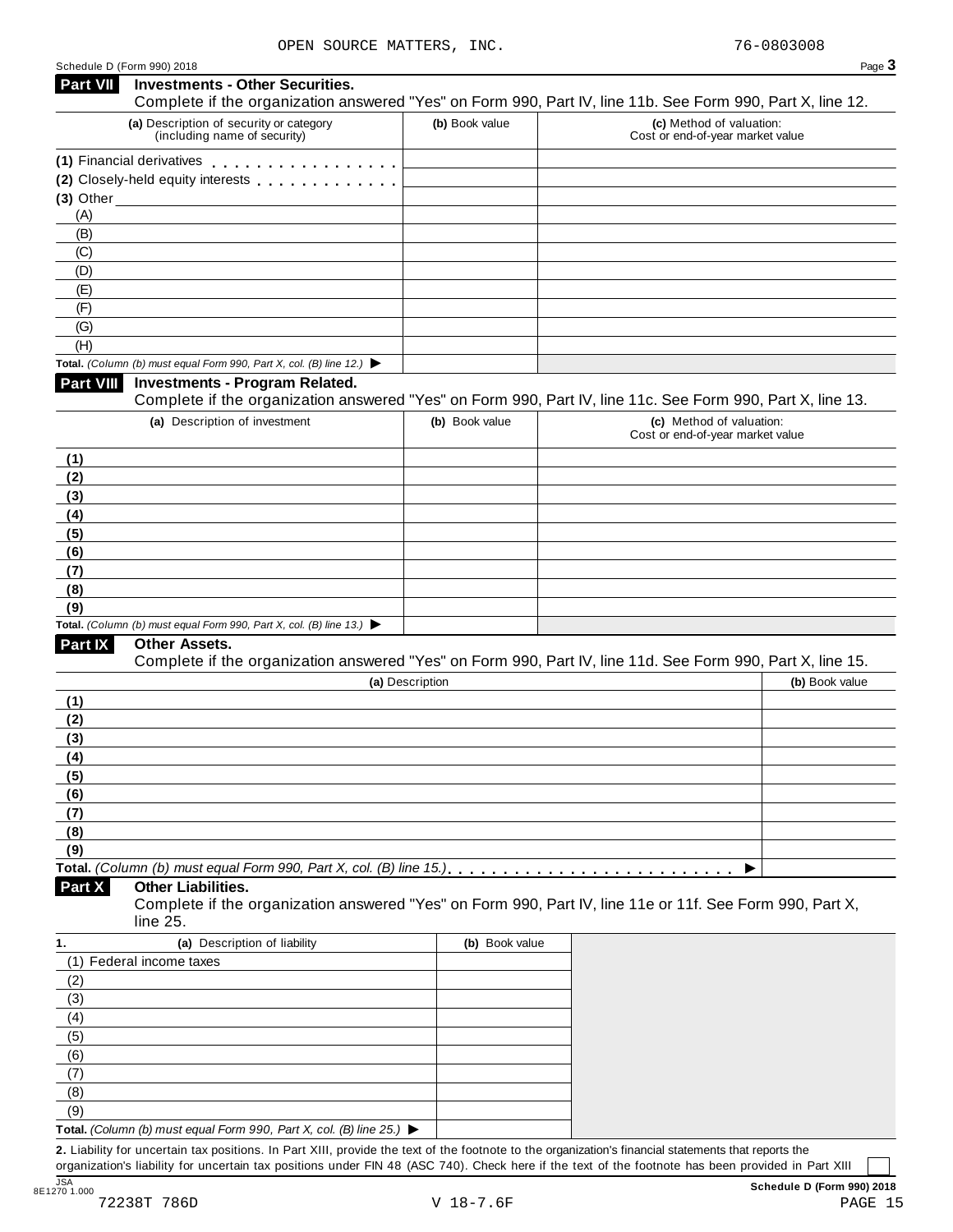|                 | Schedule D (Form 990) 2018                                                                                                                                           |              | Page 4 |
|-----------------|----------------------------------------------------------------------------------------------------------------------------------------------------------------------|--------------|--------|
| Part XI         | Reconciliation of Revenue per Audited Financial Statements With Revenue per Return.<br>Complete if the organization answered "Yes" on Form 990, Part IV, line 12a.   |              |        |
| 1               | Total revenue, gains, and other support per audited financial statements                                                                                             | $\mathbf{1}$ |        |
| 2               | Amounts included on line 1 but not on Form 990, Part VIII, line 12:                                                                                                  |              |        |
| a               | 2a                                                                                                                                                                   |              |        |
| b               | 2 <sub>b</sub>                                                                                                                                                       |              |        |
| c               | 2c                                                                                                                                                                   |              |        |
| d               |                                                                                                                                                                      |              |        |
| е               |                                                                                                                                                                      | 2e           |        |
| 3.              |                                                                                                                                                                      | 3            |        |
| 4               | Amounts included on Form 990, Part VIII, line 12, but not on line 1:                                                                                                 |              |        |
| a               | Investment expenses not included on Form 990, Part VIII, line 7b $\boxed{4a}$                                                                                        |              |        |
| b               |                                                                                                                                                                      |              |        |
|                 |                                                                                                                                                                      | 4с           |        |
| 5.              | Total revenue. Add lines 3 and 4c. (This must equal Form 990, Part I, line 12.)                                                                                      |              |        |
| <b>Part XII</b> | Reconciliation of Expenses per Audited Financial Statements With Expenses per Return.<br>Complete if the organization answered "Yes" on Form 990, Part IV, line 12a. |              |        |
| 1               |                                                                                                                                                                      | 1            |        |
| 2               | Amounts included on line 1 but not on Form 990, Part IX, line 25:                                                                                                    |              |        |
| a               | 2a                                                                                                                                                                   |              |        |
| b               | 2b                                                                                                                                                                   |              |        |
| с               | 2c                                                                                                                                                                   |              |        |
| d               |                                                                                                                                                                      |              |        |
| е               |                                                                                                                                                                      | <b>2e</b>    |        |
| 3               |                                                                                                                                                                      | 3            |        |
| 4               | Amounts included on Form 990, Part IX, line 25, but not on line 1:                                                                                                   |              |        |
| a               | 4a<br>Investment expenses not included on Form 990, Part VIII, line 7b                                                                                               |              |        |
| b               | 4b                                                                                                                                                                   |              |        |
|                 |                                                                                                                                                                      | 4c           |        |
| 5.              | Total expenses. Add lines 3 and 4c. (This must equal Form 990, Part I, line 18.)                                                                                     | 5            |        |
|                 | <b>Part XIII</b> Supplemental Information.                                                                                                                           |              |        |
|                 | Drougle the descriptions required for Dart II, lines 2, E, and Q; Dart III, lines 10 and 4; Dart IV, lines 1b and 2b; Dart V, line, 4; Dart V, line                  |              |        |

Provide the descriptions required for Part II, lines 3, 5, and 9; Part III, lines 1a and 4; Part IV, lines 1b and 2b; Part V, line 4; Part X, line 2; Part XI, lines 2d and 4b; and Part XII, lines 2d and 4b. Also complete this part to provide any additional information.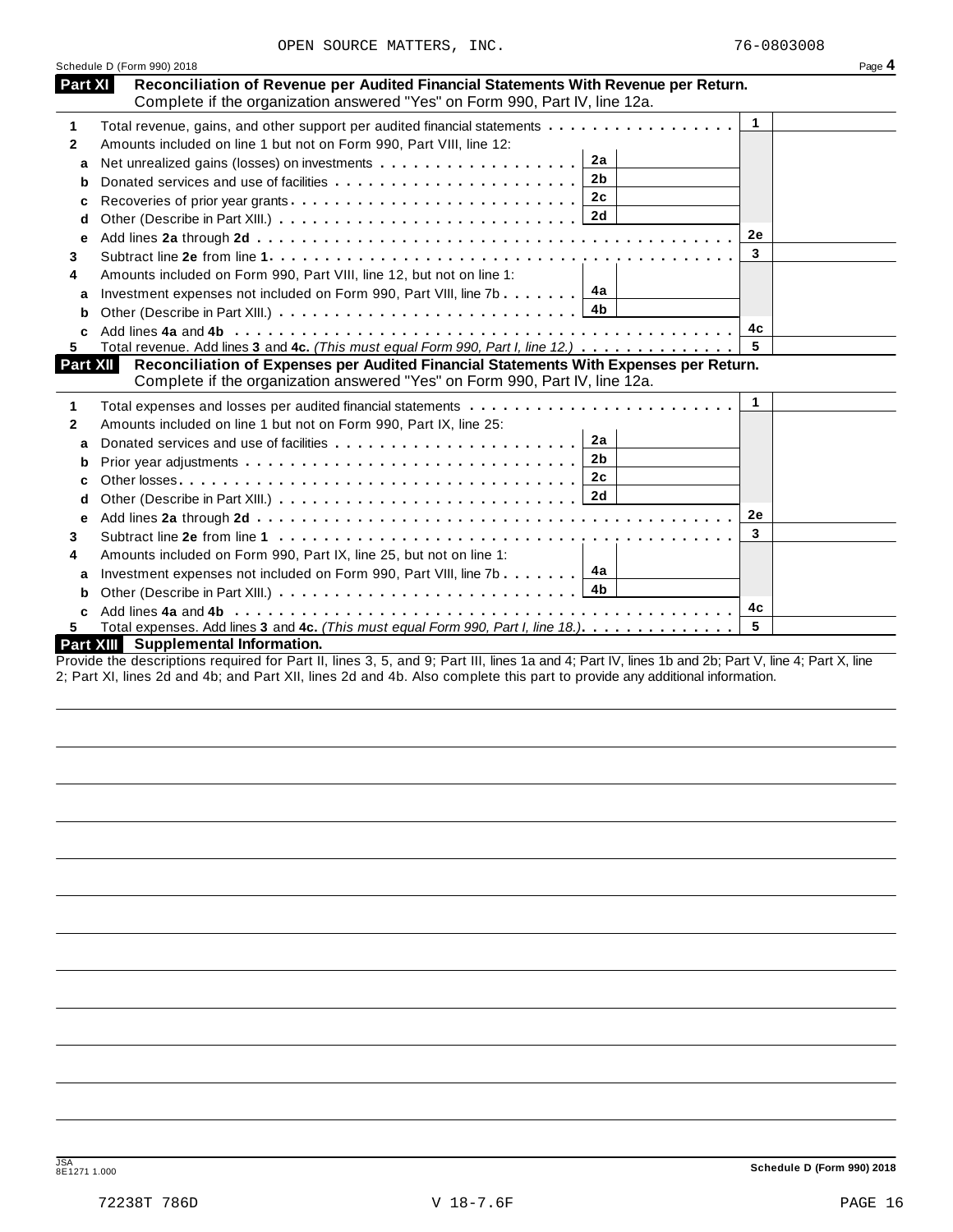**Schedule D (Form 990) 2018**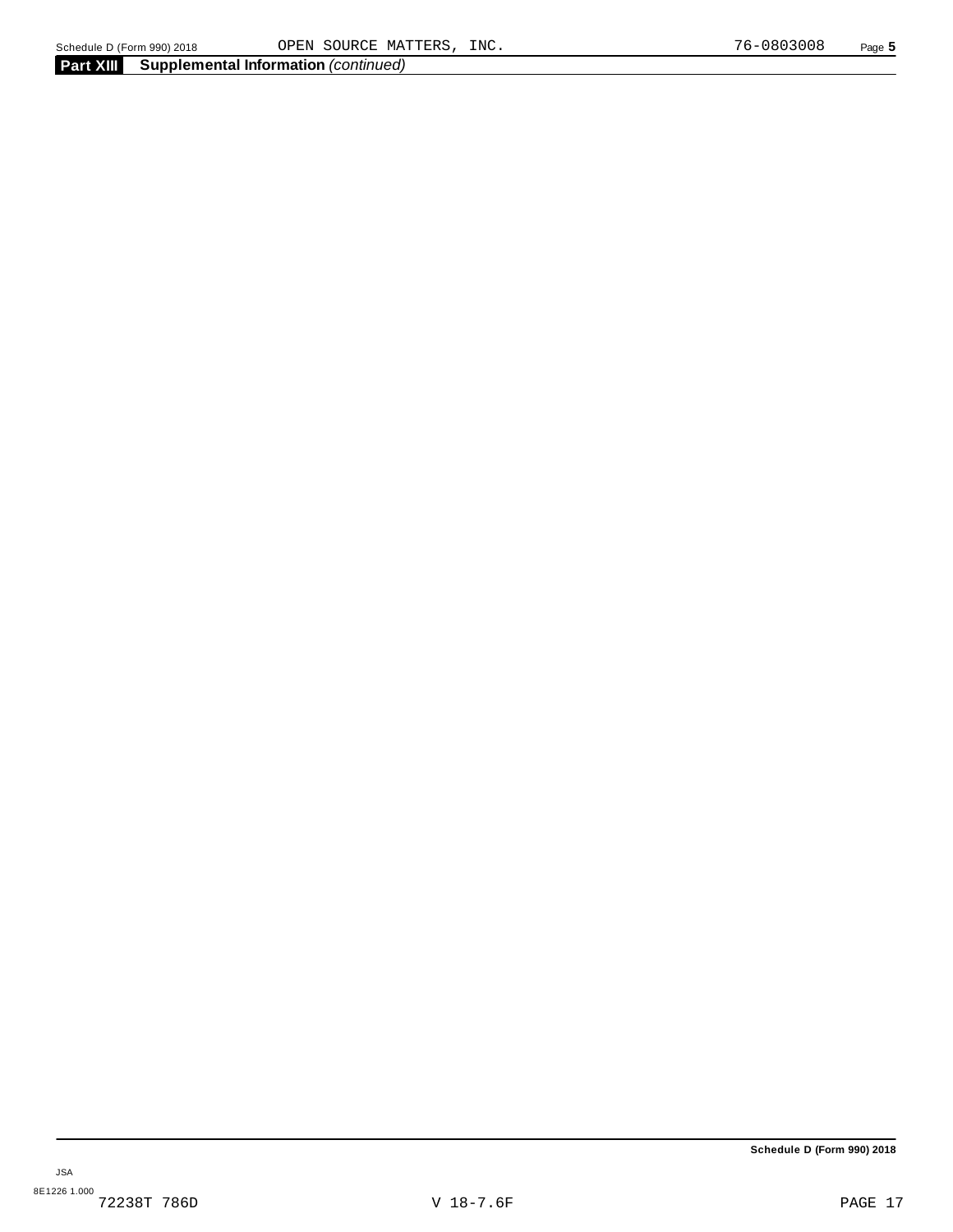## <span id="page-17-0"></span>**SCHEDULE O** Supplemental Information to Form 990 or 990-EZ DAMB No. 1545-0047

**(Form 990 or 990-EZ) Complete to provide information for responses to specific questions on Form** 990 or 990-EZ or to provide any additional information. I **Attach to Form <sup>990</sup> or 990-EZ. Open to Public**



Department of the Treasury<br>Internal Revenue Service Information about Schedule O (Form 990 or 990-EZ) and its instructions is at www.irs.gov/form990.<br>Name of the organization<br>Name of the organization number

ATTACHMENT 1

OPEN SOURCE MATTERS, INC. THE SOURCE OPEN SOURCE MATTERS, INC.

LOAN TO JOOMLA FOUNDATION

THE LOAN RECEIVABLE FROM JOOMLA FOUNDATION COVERS ORGANIZATIONAL COSTS

AND WILL BE REPAID.

FORM 990, PART III, LINE 1 - ORGANIZATION'S MISSION

SUPPORT JOOMLA! OPEN SOURCE CONTENT MANAGEMENT SYSTEM.

JOOLMLA! IS AN OPENSOURCE WEB BASED CONTENT MANAGEMENT SYSTEM WHICH

IS FREE AND AVAILABLE TO ANYONE. THE CORE TEAM OF JOOMLA! IS

COMPRISED OF VOLUNTEERS WHO HELP IN DETERMINING THE DIRECTION OF THE

PROJECT. OPEN SOURCE MATTERS, INC PROVIDES RESOURCES FOR TRAVEL

CONFERENCES, LEGAL AND PROFESSIONAL SUPPORT.